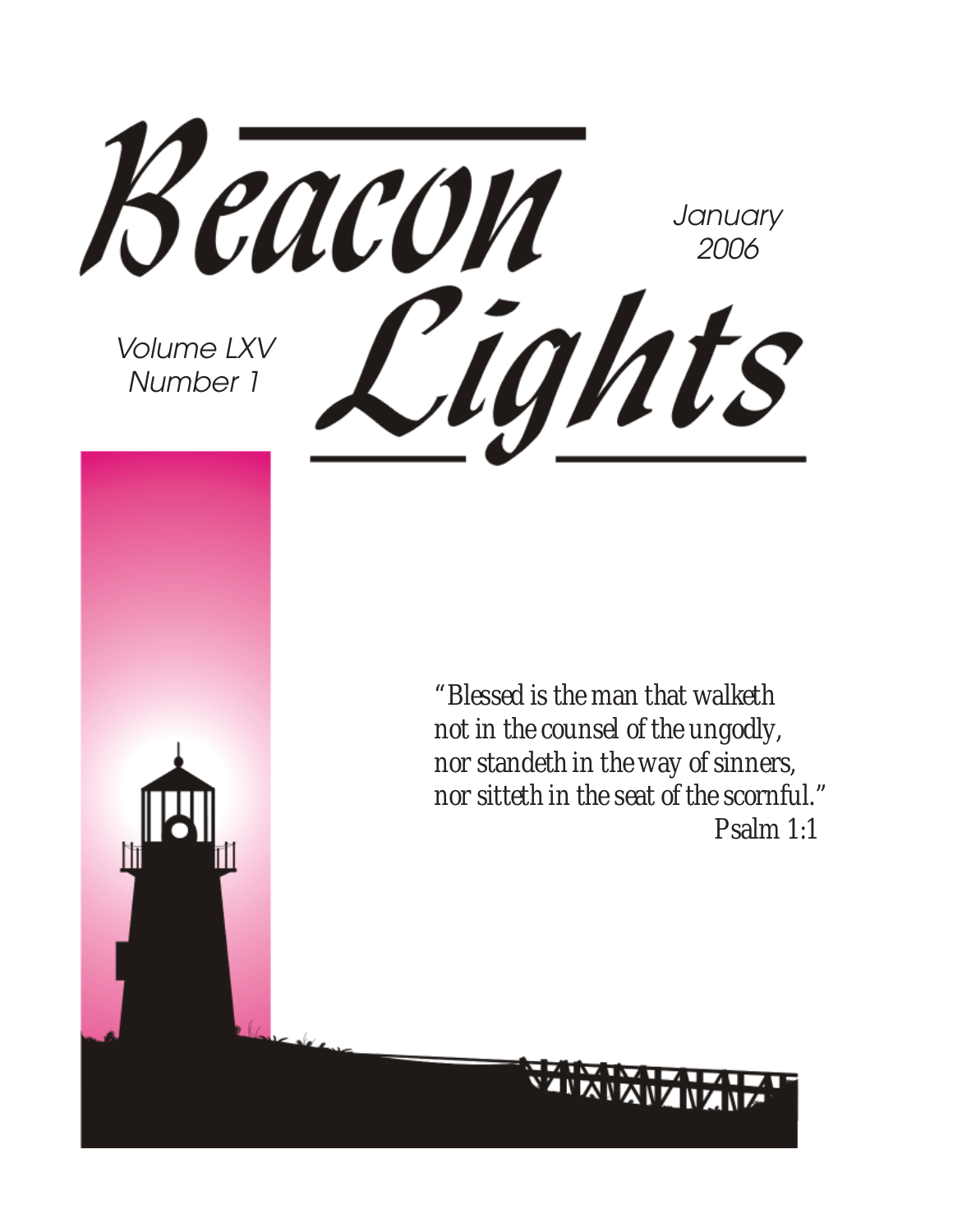|                | <b>Table of Contents</b>                                                                                                                  |
|----------------|-------------------------------------------------------------------------------------------------------------------------------------------|
| 3              | <b>EDITORIAL</b><br><b>A Happy New Year</b>                                                                                               |
| 5              | <b>STORY TIME</b><br><b>Persecution in Sudan</b>                                                                                          |
| 7              | <b>CONSIDER THE CREATION</b><br><b>Grandma's Roses</b>                                                                                    |
| 8              | <b>THE READER ASKS</b><br>Our Good Works and Degrees of Reward and<br><b>Punishment (3)</b>                                               |
| 10             | CHURCH FAMILY<br>Stewardship (2)                                                                                                          |
| 13             | DEVOTIONAL<br><b>Watching Daily At My Gates</b>                                                                                           |
| 17             | <b>GEM OF THE MONTH</b><br><b>Happiness</b>                                                                                               |
| 18             | MEMOIR OF REV. C. HANKO<br>Chapter 8: The Synod of 1924                                                                                   |
| 20             | <b>FROM THE PASTOR'S STUDY</b><br>The Church, the Pillar and Ground of theTruth (1)                                                       |
| 21             | <b>OUR YOUNG PEOPLE'S FEDERATION</b><br>Fed Board: What Is It?                                                                            |
| 24<br>24<br>25 | <b>CHURCH HISTORY</b><br>The Church of Wolphaartsdijk<br>The Organ of the State Reformed Church in Bierum<br>The Church of Wilhelminadorp |
| 26             | CHURCH NEWS<br><b>Church News</b>                                                                                                         |
| 27             | LITTLE LIGHTS<br>Proverbs 3:1-6                                                                                                           |

Beacon Lights is published monthly by the Federation of Protestant Reformed Young People's Societies. Subscription price is \$10.00. Please send all correspondence, address changes, subscriptions, and article submissions to the business office.

#### EDITORIAL POLICY

The articles of Beacon Lights do not necessarily indicate the viewpoint of the Editorial Staff. Every author is solely responsible for the contents of his own article.

The Beacon Lights encourages its readers to contact the business office with any questions or comments. Letters may be edited for printing. We will not publish anonymous letters, but will withhold names upon request.

If any material of Beacon Lights is reprinted by another periodical, we will appreciate your giving the source and forwarding the printed periodical to the business office.

#### **BEACON LIGHTS**

EDITOR John Huizenga

ASSOCIATE EDITOR Aaron Cleveland

SECRETARY Kim Doezema

CONTENTS COMMITTEE John Huizenga Tom Cammenga Christiana DeJong Trisha Haak Kris Moelker

EXECUTIVE FEDERATION BOARD Matt Overway (President) Daniel Holstege (Vice-President) Sara Huizinga (Secretary) Jeffrey Van Uffelen (Treasurer) Sarah Koole (Librarian) Rachel Nagelkerke (Vice-Secretary) Eric Gritters (Vice-Treasurer) Greg Van Overloop (Youth Coordinator) Rev. Ronald Van Overloop (Spiritual Advisor) Rev. Rodney Kleyn (Spiritual Advisor)

PROMOTION COMMITTEE Kim Doezema Rachel Joostens

PRODUCTION COMMITTEE Aaron Cleveland Rachel Joostens

BUSINESS OFFICE Beacon Lights P.O. Box 144 Randolph, WI 53956 Phone: (920) 326-6186 Email: huizenga@powercom.net

BEACON LIGHTS ON TAPE A free service to the legally blind. Contact Sam Copple 659 Lincoln Ave. NW Grand Rapids, MI 49504 Phone: (616) 774-4132 Email: SamCopple@email.msn.com

CHURCH NEWS ANNOUNCEMENTS Melinda Bleyenberg Email: darylmel@altelco.net.

BOOK SALES Becky Kalsbeek

TYPESETTER Robert Vermeer

PRINTER James Huizinga

MAILERS Bill & Fran Leep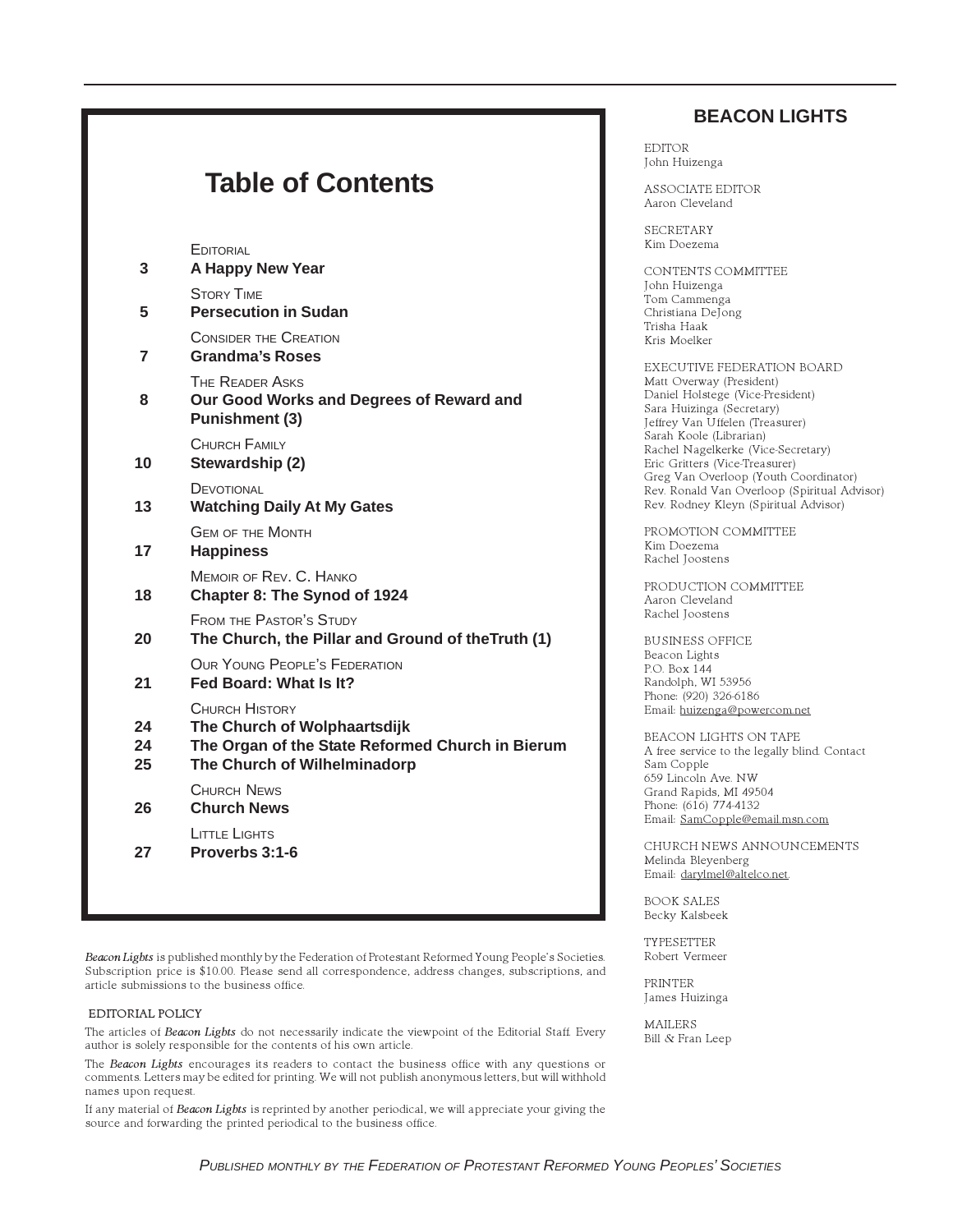

## A Happy New Year by John Huizenga

" appy new year" from the *Beacon Lights* staff to our readers in Christ. We do not merely *wish* and *desire* your happiness, but on the basis of God's covenant faithfulness we are assured that you will have a happy new year. Though jobs be taken away, fields be barren, health wither, money dwindle, or friends depart we hesitate not to say with confidence "happy new year." In fact, we know that God will bring to you the happiness of which we speak in and through any afflictions and loss you experience.

The happiness of the child of God comes from the new heart which is planted within him and bound to Christ by faith. His happiness is a spiritual happiness of peace and hope for salvation. Apart from Christ man faces death and eternal damnation. There can be no real happiness in this life when it is clear to everyone that this life will end. Every philosophy, religion, and lifestyle that is not rooted in the revelation of God in Christ is an attempt to hide from death and find a temporary happiness for this life. It is a deceptive happiness that arises from a heart dead in sin.

Our happiness is rooted in God's gracious gift of faith. The faith which God gives to his people in Christ brings them into fellowship with God and His word of comfort and hope in the Bible. Death is no longer the end. Christ has conquered death, washed away sin, and earned the new life which God gives to his people now in principle, but fulfilled in heaven. The believer, therefore, rejoices in Jehovah and finds joy and happiness in the God of his salvation. Our life in Christ also sanctifies the laughter and fun which we have with one another.

While we remain on this earth and the old man of sin clings to us, our happiness does not always well up within us to form a smile on our face. There may be periods of great anxiety or deep depression that all but squeeze every drop of happiness from us. But the faith which God gives and never takes away is the source of happiness, and our happiness can always be renewed. God uses the church with its members, elders, and deacons to bring God's word of comfort and demonstrate Christian love which restores the happiness of the child of God.

Sin is always at the heart of unhappiness. We are born in sin and never cease to fight against our sinful nature. Sin can turn laughter and fun into something which is not true happiness. Sin can take joy from our life. Our "happy new year," therefore, is also an admonition to walk in the fear of the Lord and seek forgiveness of sin in Christ. Only in a godly walk can we find happiness (Psalm 1).

God maintains the happiness of the believer chiefly by the pure preaching of the Word. We have noted also that every believer in the church must work to bring true happiness to his brother or sister in the Lord. I would like to explore in this editorial the way in which God has so created the year that it too declares the gospel of salvation to the believer and thereby lifts him up in joy and praise.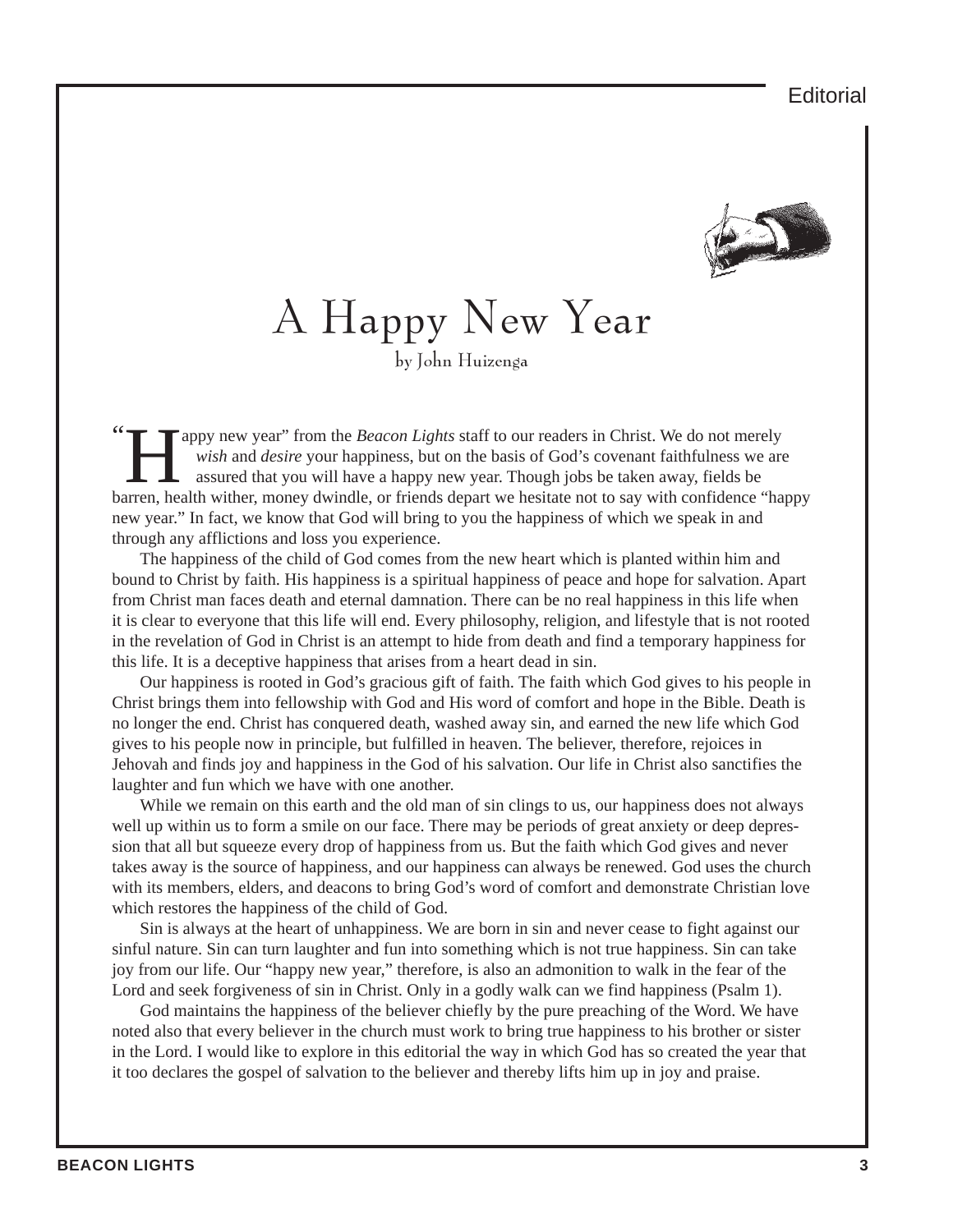Seed time in Scripture is often used as a picture of the preaching of the gospel (Isa. 55:10-11). The child of God who has the new heart of regeneration receives the word and it grows into a fruitful life of sanctification. As in the spring time God sends the rain and sunshine to provide for the sprouting seeds and budding trees, so God provides for His people as they grow in faith. The joy which this work of God brings to God's people is expressed in verse 12 of Isaiah 55 where we read "ye shall go out with joy, and be led forth with peace."

Summer is a picture of our life on this earth. In this life we have only a beginning of our happiness in Christ. We must live for a time among the wicked with all its trials and tribulations as Jesus instructed in the parable of the wheat and the tares . Summer is the time when the people of God gather wisdom and the knowledge of God in Christ as the ant gathers diligently the food which it needs (Prov. 6:6-8; 30:25; 10:5 Jer. 8:20). Let us be reminded of our work when the hot sun of summer shines and we see the busy ants. When we diligently seek and grow in our knowledge of God in the preaching, reading, and through all of our experiences in life, we find peace and happiness.

Fall is the time of harvest and a picture of the day of judgment when the believers will be declared righteous in Christ and gathered into glory (Matt. 13:24ff.). When you see the signs of fall, rake the leaves from your yard, gather in the fruits of your garden, or combine fields of grain, be reminded of the day when the fruit of Christ will be harvested. Then those who are righteous in Him will be separated from the chaff and gathered into everlasting glory.

Though Scripture does not directly use winter as a picture of death, winter is a time in colder climates when the trees appear to be dead. Winter can be a rather gloomy time. Yet in winter we see the glory of God in the sparkling snow and in the the beautiful fall colors of the leaves before they wither and fall to the ground leaving the trees looking lifeless. We know that death has been defeated in Christ, and we know that winter is followed by spring. Then the warm breezes of spring awaken the earth and trees and they send forth new living leaves reminding us of the resurrection from the dead.

The changing seasons also govern the life of the creatures on earth. Each spring the birds which have migrated from the cold come back to build their nests and raise young. Some regions of the earth have annual rainy seasons which enliven the dry, parched earth. The animals then engage in their work of raising young, revealing the wisdom of God who governs all life on the earth with the repeating cycle of the year.

God created the year on the fourth day of creation when He created the sun, moon, and stars. God created the year to govern life on the earth, and also to reveal His glory. The word for "year" in Genesis 1:15 has as its root meaning "to repeat." Our minds are such that repetition strengthens our memory. Repetition is a basic learning strategy, and God uses this learning strategy in the year to teach us the truth of our salvation and joy in that salvation. Each year God's wisdom and sovereign power is manifest in the care and maintenance of life on the earth. Once each year, on New Year's Day, we pause to think upon the year as a whole and consider the handiwork of God. It is a time to recall the lesson of salvation taught by the seasons and heard by the preaching of the Word from the pulpits. This is also a time when we remember God's promise to preserve the earth year by year, through each cycle of seasons, until Christ comes on the last day (Gen. 8:21, 22).

May this year be a year of spiritual growth for you. When an old tree is cut down and the cross section of the trunk is examined we find rings that reflect the growth of the tree each year. A thin ring indicate a year of poor growing conditions, and a thick ring indicates a year of good growing conditions. A happy year for the child of God is a year of much spiritual growth. May your spiritual growth ring for this year be thick and strong.  $\triangleleft$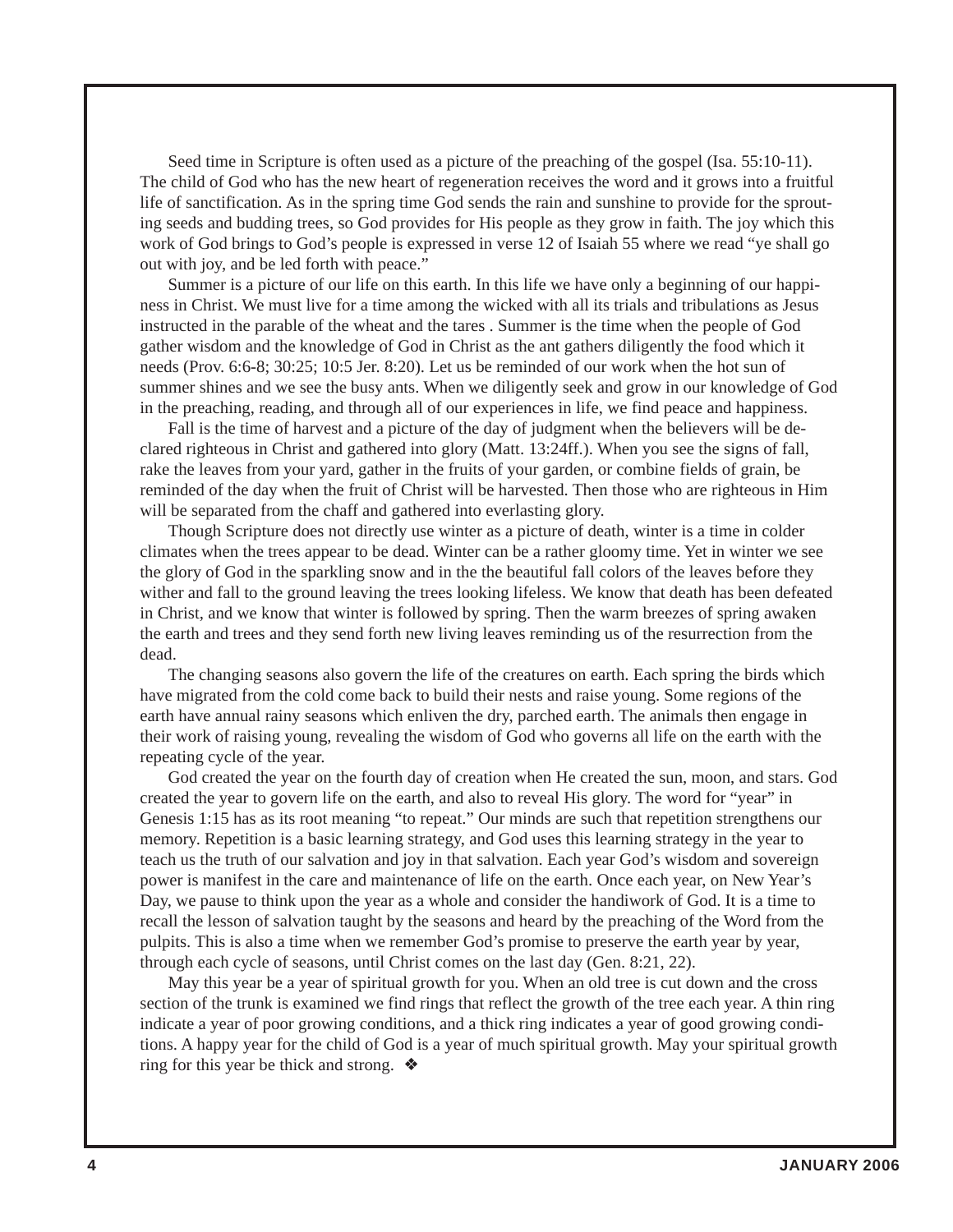# Persecution in Sudan

by Lori Baldwin

sunshot startled John from turbulent sleep. Heart<br>pounding in his ears, he immediately ran to his<br>parents' side. Where were they? Confused and<br>trembling. John hurried outside where he saw his parpounding in his ears, he immediately ran to his parents' side. Where were they? Confused and trembling, John hurried outside where he saw his parents standing in front of two soldiers wearing the hateful colors of North Sudan. In the dim light, John saw blood dripping down his father's leg.

 "That was a warning," the taller soldier stated. "Now convert to Islam or you shall both be bleeding. I will aim higher this time." John could hear the contempt that filled the man's voice. He stood there, numb. What were his mother and father thinking? All they had to say was that they believed that Islam was the true religion and that Allah was god. What held them back?

Wide eyed, John watched in terror as his father released his hand that had clutched his bloody leg. He stood tall, as he faithfully responded, "Never. You can kill me and take away my life. I have freedom in Christ. You cannot take that away." John clamped his teeth down on the side of his cheek to keep from crying out. Another loud gunshot rang out. His father crumpled to the ground, dead.

John wanted to run to his side, but he couldn't make his legs move. Instead, he darted out the back of the hut, into the forest.

Unaware of the eerie noises that surrounded him, he thought of his father. Tears streamed down his dark face. He hated his father for what he had said, he hated the soldiers, and he hated himself for just standing there and not saying a word.

Something in the brush nearby rustled. If it was a lion, ready to pounce, John didn't care. He might as well die now. He closed his eyes and sank to the ground. He was startled by a hand on his shoulder. Looking up, he met the dark eyes of a young boy. He beckoned with his hand, and John got up. In the moonlight, John studied the other boy. He looked to be about 11, his own age, and certainly no richer than himself. Dressed in ragged clothes that hung on his emaciated frame, the boy looked as if he hadn't had a meal in months. John sighed, neither had he.

Suddenly, the boy began running. Not sure why, John followed. They stopped suddenly and John looked up to see himself in a large crowd of boys. Their haunted eyes pierced him.

Many exhausting days later on the dusty road, John was ready to give up. The hate he held inside ate at him like leprosy. He despised everything and everyone he encountered. He looked at the world through angry eyes.

"Here, eat this," a voice interrupted John's buffer thoughts. He looked up into the face of James, the boy who had led him on this hateful trail. John grabbed the few berries that lay in his open hand. Eagerly, he gobbled them down, his hunger worsened by the scrap of nourishment.

The sun beat down on his burnt skin. He wiped his cracked hand across his face to rid it of the salty sweat. His feet were pierced by sharp rocks and blistered by ceaseless walking. Would they ever reach Ethiopia?

A cry pierced the air. John looked up, startled. He ran over to the young man who had shouted out. Tears were streaming down the boy's filthy face. "Mmmy brother. He's not here anymore…he went to find berries. I was going to look for them, but he insisted he could…" The boy's voice trailed off as heart wracking sobs tore through his body. John peered over someone's head to see blood staining the rocky ground. A single scrap of cloth lay there.

"Lions." James' face was grim. He breathed deep and addressed the crowd. Faces turned expectantly towards their leader. "We must keep going. Who knows if the whole pack is still around? Help the boy up and carry him. Let's keep going."

John looked at James with horror. The boy had just lost his brother and he was going to keep walking? Without taking any proper time to mourn? He was about to tell him just that, when James looked him squarely in the eye. "We must keep going," he said as if reading his mind. "One life is lost, and I don't want to waste others. It hurts me just as much as it hurts you every time someone dies. But with every life lost, we must continue to save the rest. We need to rely on our Lord for deliverance, and He will save us. It was His will to have this one die, as well as the others. We have no way of knowing why, but it was. Now, please," the boy was seemingly pleading for John to agree, "we must go."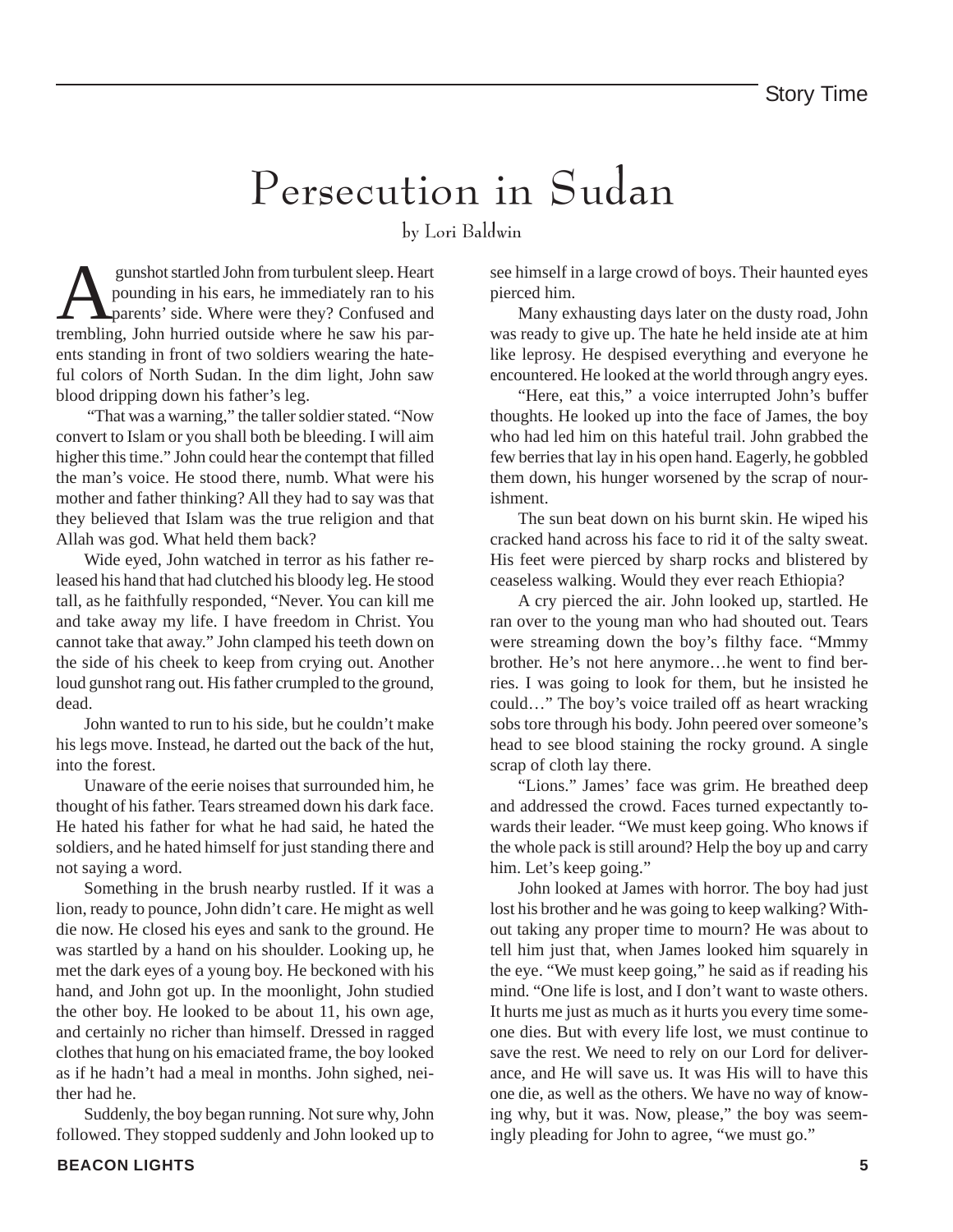John shook his head in anger; he had no choice but to follow. Without warning, the image of his father's limp body flashed in his head. Closing his eyes in pain, he shook the image away and began to walk. He joined James and they trudged in silence.

John's eyes didn't see the harsh land surrounding him. He ignored the fact that tiny rocks were slicing his feet. He didn't watch the vultures circling around. He took no notice of the stifling heat. His ears did not hearken to the distant cry of a howler monkey. All he could think of was the dead boy.

Without any notice John turned to James and shouted. "Why did your God make this happen? It's not right or fair. If he is so merciful then why are we still on this hateful road walking on? Why did He make my parents die? They lived their whole life devoted to him and then he kills them with the gun of a soldier. I will not serve one who is as cruel as that." John emitted a harsh laugh, "You'll probably wind up like my parents did. Dead."

James looked at him, with sadness. "You have no peace in what your father did, do you? He gave up his life here on earth, but now he is with our Lord. He is filled with joy and does not have the troubles of this world. He really didn't give much up compared to the life which he will live in eternity. My God is merciful, but he is also just." James stopped walking and evenly met John's gaze. "We all deserve to die. But we don't all go to the same place afterwards. If you are one of his chosen, you shall one day understand. Until that day, I pray for you."

John shook his head. James looked as if he had such peace when he said those words. How could he be at peace with a God who is so cruel? *But we don't all go to the same place afterwards.* Those words sent a shiver down his spine. He felt cold all over. His parents had taught him about God, and for a while he had thought he believed them. But now only hatred ruled his world.

Many days later, James voice was heard praising God, "Oh Lord thank you, thank you." John ran to where James stood, although he guessed what James had found. The group of boys stood at the edge of a sparkling river. "Water." The magical word was murmured by the crowd. The moment seemed too wonderful to be true. After almost a month of eating mud to get liquid, a whole river of water was miraculous.

John couldn't believe it. He sank under the water time and time again, delighting in the feel of the coolness around him. He tilted his head back; no longer minding the harsh sun, for the water provided cool relief.

Something rough brushed against the back of his legs. Stunned, John raised his head expecting to see one of the other boys. He propelled his body around in circles. No one. He felt it again. In the water he saw a dark shadow rising to the surface. It was a few inches from John's face before he realized what it was. Screaming, he tried to swim away, but couldn't go fast enough.

A searing pain ripped through his leg as his muscles were ripped from the bone. He felt the blood gushing from his leg. John began to splash wildly around in the water causing the other boys to turn his way. All he could think about was escape.

Without warning, his head plunged under the water. He tried to propel himself to the surface, his lungs burning. He surfaced just as he realized that he could no longer use his left leg, as it was barely attached to his body. Blood filled the water around him.

*It's no use. I might as well die now,* John thought. Resigned, he allowed himself to slip under the water's deathly grasp. Blackness surrounded him.

Harsh sunlight awakened John from his deep sleep. His eyes groaning in protest, he shielded them with his hand as he looked up into the face of James. Confused he looked down at where his leg should be. It was no longer there. His brain registered the fact, and he clamped his teeth down on his lip to keep from crying out in pain. Voice trembling he asked, "What happened? Why am I alive?" His memory slowly returned, "I should be dead…" his voice drifted. He had no strength to talk.

James' eyes filled with compassion as he kneeled beside John. "There was a croc in the water. You fought as hard as you could, and lost. You should have died out there, but as soon as I saw you slip under…" James' voice trailed off.

"Yes?"

I knew you had given up. I couldn't let that happen, knowing where you would be going." James paused to look John in the eyes. "You would have been in hell."

James' words stunned John. Never before had someone been that abrupt with him. But there was still something missing. "I don't understand. Why am I here?"

"I swam out as fast as I could," continued James, "…when I reached where you sank under, the croc was gone. I had seen it, I was sure of it, but for some reason, he left." James shrugged his shoulders, "I pulled you up onto the shore, and here you are. I have no doubt, God saved you."

John was about to protest, but James held up his hand to silence him. "There is no way that you would still be here if the croc hadn't left you. He had no reason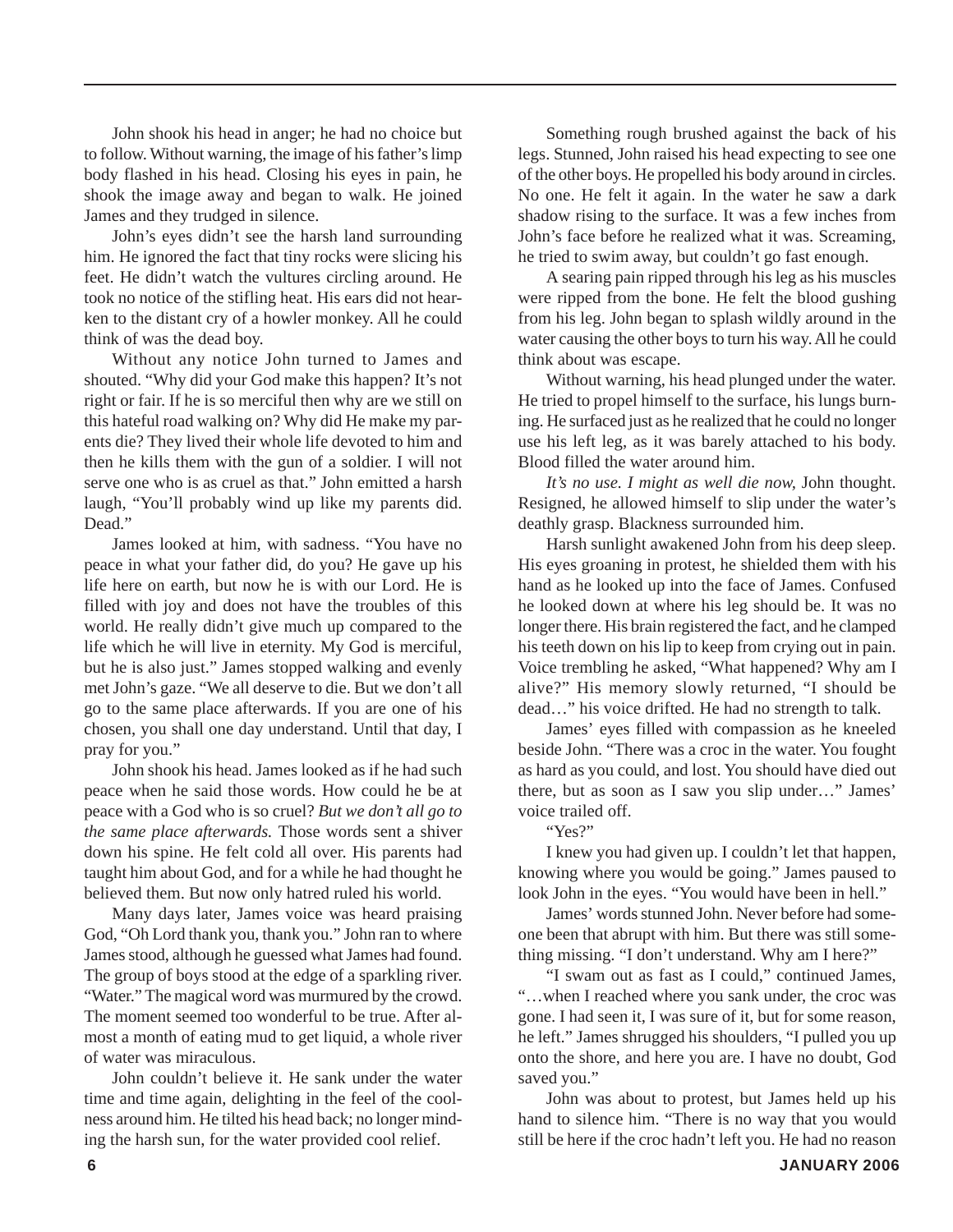to leave. But you are here! Only someone as powerful as God could have intervened. You cannot deny it."

John looked down at his wet shirt. He fingered the cloth around the edges, and then looked at the area where his leg should have been. He squeezed his eyes to shut out the pain. *God saved you.* He thought of James' words. *He must be right. The croc should have taken me and eaten me, and yet he didn't. God must have intervened, but if he is real, then why are my parents not here anymore?* His thoughts darted, never resting on a logical

explanation. The hate he felt still burned inside him, though not as strong.

He raised up his eyes to see James still standing over him. "I...I'm not sure what happened. I am convinced that a merciful God would not have let my parents die, but on the other hand I am still here. I don't know how to stop hating," he admitted, "though if what you say is true, then maybe I will listen."

As James spoke there was a smile in his voice, "If you will listen, then I will speak. C'mon, let me carry you," James extended his hand. "We will get there someday." ❖

#### Consider the Creation

# Grandma's Roses

by Deanne Wassink

The roses around the foundation of my house were<br>diseased and bedraggled. The leaves were stunted<br>and insect eaten. One spring I saw a few scraggly<br>pink blooms that weren't much to look at I almost tore diseased and bedraggled. The leaves were stunted and insect eaten. One spring I saw a few scraggly pink blooms that weren't much to look at. I almost tore out the plants by the roots. They were a professional embarassment to me, a beginning landscaper and flower grower. I even tried to kill them all at once by spraying them with a plant killer. But, they came back stronger the next year. That time they had many beautiful flowers in the spring—old fashioned double blooms, light pink with a delicate sweet aroma, about the size of a daisy.

Out of curiosity, I transplanted some of them to a more sunny, watered place. Wow! Did they love it there! They multiplied like crazy and dazzled us with a tremendous show of blooms in June. Then they were done. Since then I have divided and transplanted them many more places around the yard and given a few away. They seem to spread quite easily from runners that shoot out from the mother plant.The bushes grow to be about three to four feet tall. Every year I take out a few of the older shoots to prevent disease and stimulate new shoots to develop. They seem to bloom on second year growth, unlike ornamental tea roses and the new breeds of hardy roses that bloom on new growth during the summer and fall months.

I don't know what their name is. I do hope to find out. I have been studying heirloom roses in a seach for

an answer. In fact the interest that they stimulated in me has resulted in a rather extensive collection of hardy roses coloring every corner of my landscape. I suspect that my dear sweet grandmother transplanted them from somewhere else to brighten up the yard in those days of struggle, sweat and toil when the work on the farm consumed all of their time and energy. Maybe, she carried them with her from Iowa as a loving reminder of her family there. I can picture her stooped over, carefully planting them under the eaves of the house where they would get the most water. That is where I found them.

Now and then I find other heirloom roses growing in the woods and meadows near the Lake Michigan shoreline.They are reminders of a family that once live there and have since moved on. One of my favorites is a pink climbing rose that grows its blooms in clusters of seven. Its name is, "Seven Sisters."

There are also native roses that grow in the meadows and in the dunes adding a splash of color to the landscape there. Often they are low growing with delicate, dark pink single blooms.They are very tough and hardy. There is a tall delicate shrub rose with a strong sweet scent called a "smooth rose" (rosa blanda). Another rose found among the dunes is the short and prickly "wild rose," (rosa acicularis). A third rose is not particular to the dunes, called the "pasture rose," (rosa carolina). They are not as showy as their cultivated and refined cousins, however, they play a special part in the ecosys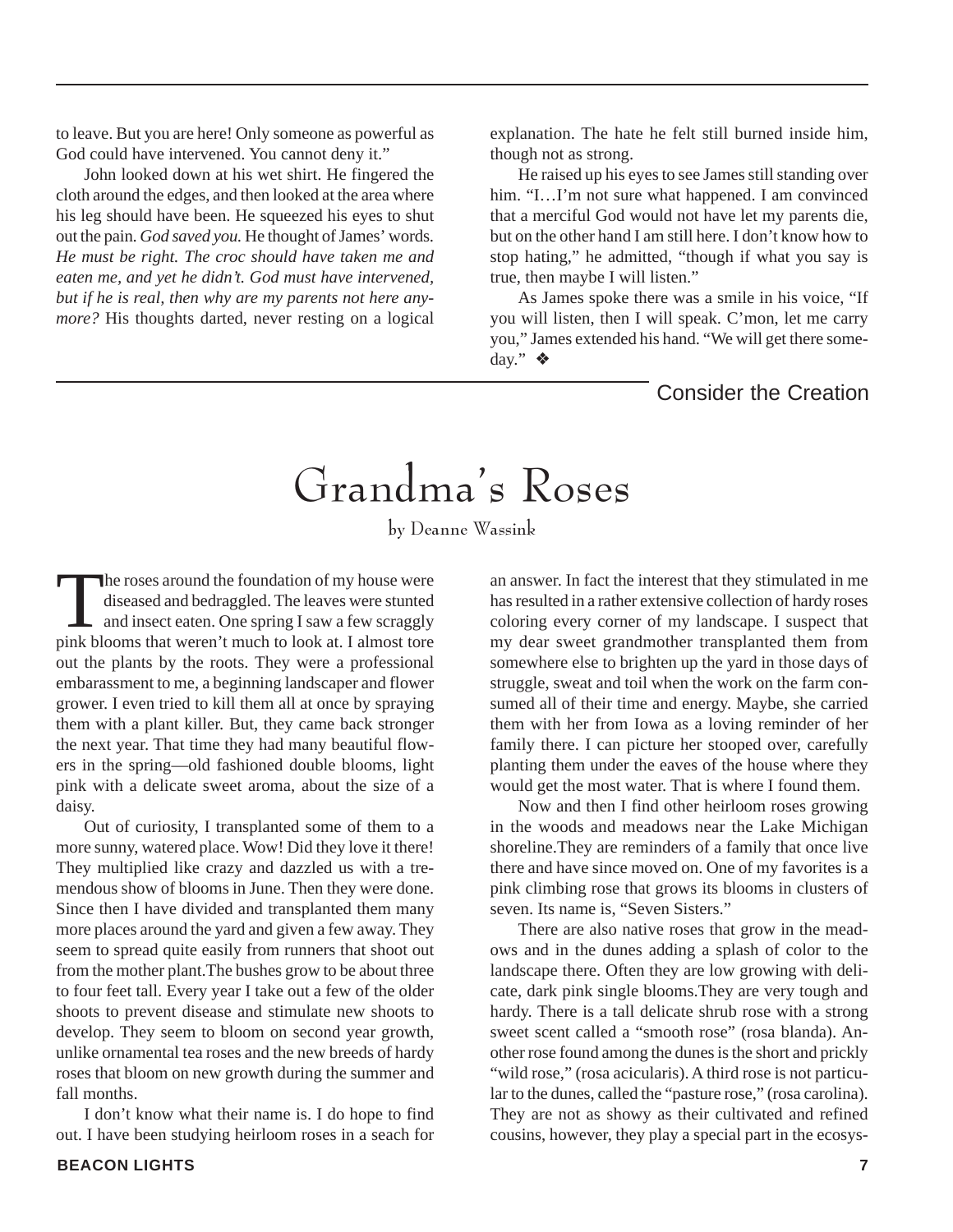tem holding the soil and hosting a variety of insects.

We are to care for the roses God has given us in His garden. As parents we are to nuture the children we are given, carefully cultivating them to reflect the beauty of their Maker.

A congregation, a church, the body of Christ, is to nurture one another so that she grows together as a sturdy rose plant blooming in rich praises to her Gardener. May we be given that grace.

## Grandma's Roses

*Grandma made the rose her care, Digging and watering there. Carefully pruning the heads. Daily watering the beds.*

*She counted each dewy bud. She pulled off each wiggly bug. The scent wafting on the air, Told her that a bloom was there.*

*Growing her children, each one, Including my dad, her son, She nurtured them as they grew, Until from home they withdrew.*

*Me let her example teach, To nurture each child, yes, each! Until they bloom on their own, Scented with their Father's home.* ❖

*\_\_\_\_\_\_\_\_\_\_\_\_\_\_\_\_\_\_\_\_\_\_\_\_\_\_\_\_\_\_\_\_\_\_\_\_\_\_\_\_\_\_\_\_\_\_\_\_\_\_\_\_\_\_\_\_ Deane is a member of First Protestant Reformed Church in Holland, Michigan.*

#### The Reader Asks

# Our Good Works and Degrees of Reward and Punishment (3)

by Rev. James Laning

I n the previous two articles, I have begun to respond to a letter from Laurel Lotterman in which she asked the following questions:

- · If our good works profit us nothing, then why do we believe that there will be different levels in heaven?
- · What kind of levels are the levels of heaven? If heaven is perfect and we are perfectly happy, will the people in levels higher than us be *more* happy, or *more* perfect?
- · If all sins are equal, why are there different levels of hell? (or aren't there?)

In my answers thus far, I have pointed out that even though we are not saved because of our good works, our good works do profit us. Although God does not reward us *on the basis of* our works, He does reward us *according to* our works. This means that God gives to us His blessings in a way that relates to the good works we perform. The more good works we do, the more blessings we receive.

In my last article, I spoke about the gracious reward we will receive at the final judgment. The fact that on that day God will reward us according to our works, indicates that there will be different degrees of reward in heaven. In heaven each of God's people will be a vessel filled with God's glory, so that each person will be perfectly happy and content. But some vessels will have more capacity than others, so that there will be different degrees of glory in heaven. The more good works we do in this life, the greater our capacity will be to shine forth God's glory everlastingly in heaven.

This idea of different degrees of glory is illustrated for us every night in the stars. The Scriptures take the truth that "one star differeth from another star in glory" (I Cor. 15:41) and apply it to the resurrection from the dead. Believers will shine as the stars. Some stars will be brighter than others, but each will perfectly radiate the light of God. Especially bright will be those who diligently strive to grow in spiritual wisdom, and faithfully witness to bring others to the way of truth.

And they that be wise shall shine as the brightness of the firmament; and they that turn many to righteousness as the stars for ever and ever (Dan. 12:3).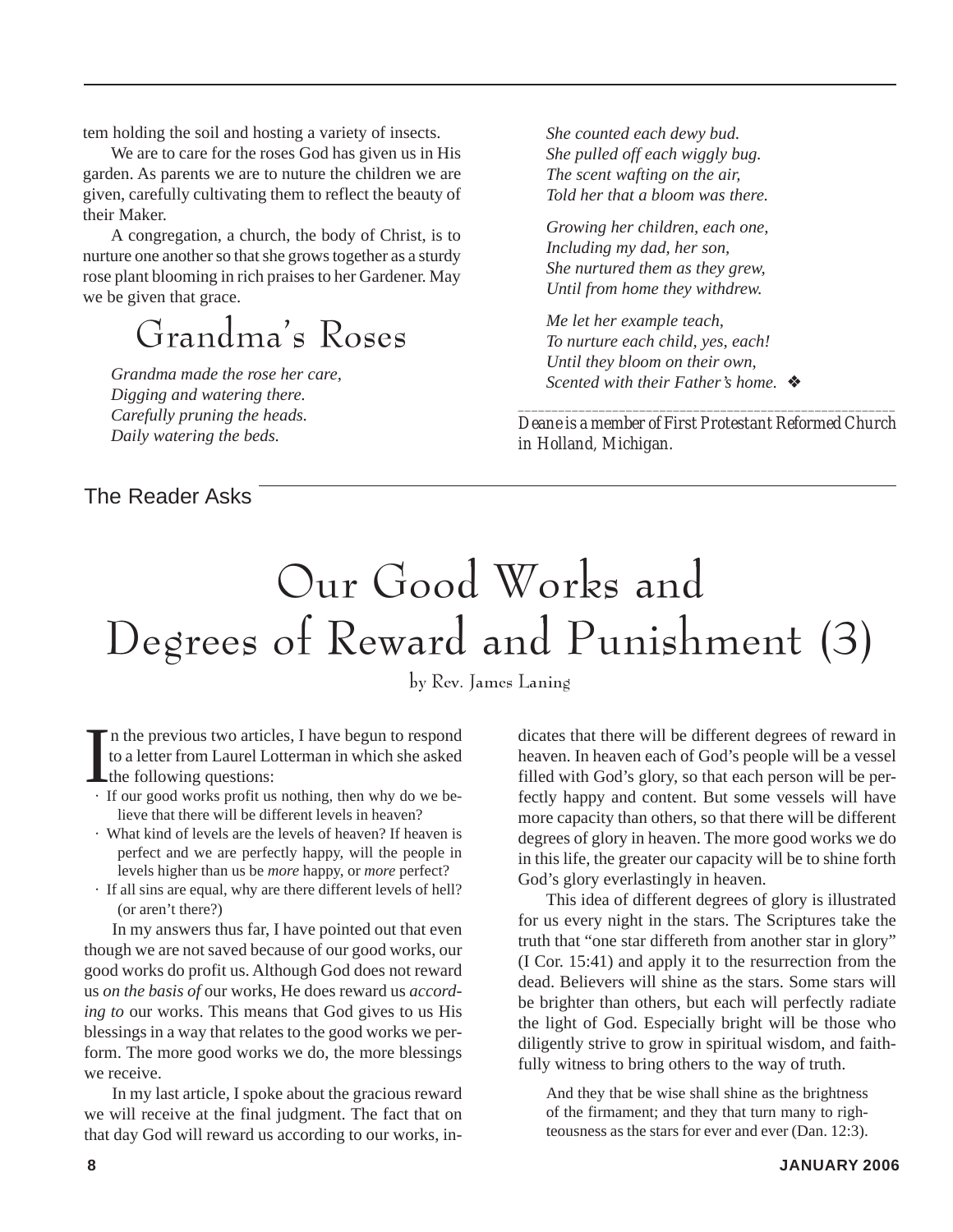That brings us now to the third question, "If all sins are equal, why are there different levels of hell? (or aren't there?)"

#### **Ways in Which All Sin is the Same**

The third question assumes that all sins are equal, and then asks about why there would be different degrees of punishment in hell. Before answering the second part of the question, we must first consider whether it really is the case that all sins are equal.

There are certain things that are the same about all sins. First of all, every sin, no matter how small in our eyes, deserves everlasting punishment in hell. As Question 11 of the Heidelberg Catechism states, since sin is committed "against the most high majesty of God" it must "also be punished with extreme, that is, with everlasting punishment of body and soul."

Secondly, Scripture states that when one sins against any of the commandments he sins against them all.

For whosoever shall keep the whole law, and yet offend in one point, he is guilty of all. For he that said, Do not commit adultery, said also, Do not kill. Now if thou commit no adultery, yet if thou kill, thou art become a transgressor of the law (James 2:10, 11).

The law of God is one. So whoever violates any of the commandments is guilty of all. Knowing this, the obedient child of God strives to keep, not only some, but all of the commandments, even though he knows that he will always fall far short of doing this perfectly in this life.

#### **Greater Punishment for Greater Sins**

But Scripture also speaks to us about differences among sins, and warns us that some sins are indeed worse than others. For example, a sin is worse when the one committing it has been instructed in the truth, and is conscious of the fact that what he is doing is evil. Our Lord made this truth very clear. After warning the people about laying up treasures on earth instead of laying up treasures in heaven, He went on to speak about the final judgment:

And that servant, which knew his lord's will, and prepared not himself, neither did according to his will, shall be beaten with many stripes. But he that knew not, and did commit things worthy of stripes, shall be beaten with few stripes. For unto whomsoever much is given, of him shall be much required: and to whom men have committed much, of him they will ask the more (Luke 12:47, 48).

To whom much is given, much is required. So one who has been taught the truth of the Word of God, and yet gives himself over to the pursuit of the lusts of the flesh, will receive a worse punishment in hell than those who did not receive this sound instruction.

This truth is also taught in connection with the crucifixion of our Lord. Against God's holy Child "both Herod, and Pontius Pilate, with the Gentiles, and the people of Israel, were gathered together" (Acts 4:27). They were all guilty of crucifying our Savior. Yet Jesus Himself said that when they did this, the sin of some of them was greater than that of the others. While standing before Pontius Pilate, our Lord said to him "he that delivered me unto thee hath the greater sin" (John 19:11). The unbelieving Jews, and especially their leaders, had received the Scriptures that spoke of the coming Messiah, and yet they were crucifying Him. Therefore, Christ says that their sin was greater than that of Pontius Pilate.

Similarly, when God raises up faithful men of God to preach the truth of Scripture, those who reject this Word are worse than the people of Sodom, and will receive a greater punishment. This is what Jesus said when He sent forth His disciples to preach:

But into whatsoever city ye enter, and they receive you not, go your ways out into the streets of the same, and say, Even the very dust of your city, which cleaveth on us, we do wipe off against you: notwithstanding be ye sure of this, that the kingdom of God is come nigh unto you. But I say unto you, that it shall be more tolerable in that day for Sodom, than for that city (Luke 12:10-12).

When the truth is being preached to people, the kingdom of God is coming nigh to them. If they reject this truth, they commit a sin that is worse than that committed by the abominable people of Sodom, and therefore their punishment will be worse than that of Sodom.

#### **An Application to Believers**

We can take the truth that "to whom much is given much is required" and apply it also to ourselves as believers. A true believer knows that if he decides to play around with sin for awhile, he will experience God's chastening rod. And the older he becomes, and the more he "knows better" than to do what he is doing, the more severe God's heavy hand will come down upon him. Our heavenly Father is a just God, who sees everything we do, hears everything we say, and even knows everything we think, and rewards or chastens us according to our works.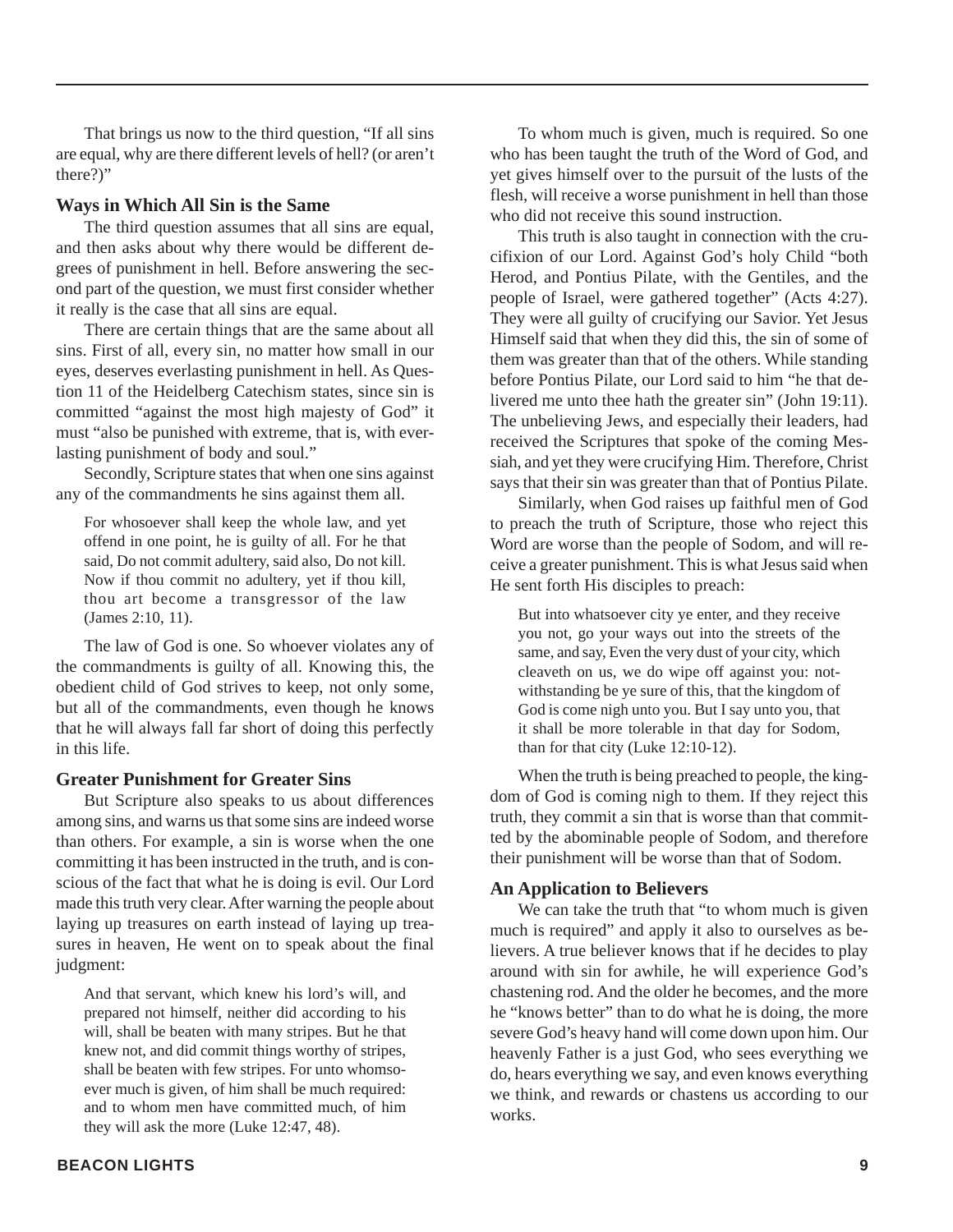This truth is actually a great comfort to us. As believing sheep we do not desire to go astray and walk in sin, and we are thankful that we know that, if we do, God will chasten us and bring us back into the sheepfold of Christ. Of course, we do not desire to have to learn this way. Rather we long to please our God and Savior, thinking on the great love and mercy that He has shown us in saving us from sin through the death of His only

#### Church Family

begotten Son. Furthermore, the thought of radiating more of our Savior's glory encourages us to strive ever more so to deny ourselves and to do the works that bring honor and glory to His great and holy name.

I am very thankful for your questions, Laurel. Should you or anyone else desire to hear more on this subject, or on any other, please write and let me know. ❖

# Stewardship (2)

by Darren Vink

#### **STEWARDSHIP AND MONEY: SPENDING GOD'S WAY**

cording to the *Wall Street Journal*, nearly 70%<br>of Americans live paycheck to paycheck. As<br>Americans we have no problem spending money. of Americans live paycheck to paycheck. As Americans we have no problem spending money. We are the richest society in the history of the world. We are also the most marketed to society in the history of the world.

You can't open a newspaper without seeing advertisements. You can't drive down the road without seeing billboards. You can't brush your teeth without noticing the type of toothpaste. You can't cook a meal, get a snack, or even refer to a snack without marketing. Marketing is everywhere you look, it is on everything you touch, when you smell something you think of a brand name, when tasting you think of a company, you even recognize different tunes and associate them with products.

We are very good at ignoring all this marketing. We tend to overlook it. We don't see it or just throw it in the trash.

This marketing is successful. The proof is all the money that is spent on it. It is successful because it tends to take our money a dollar or two at a time. We spend, spend, spend, and before you know it some marketing firm teams up with the *Wall Street Journal* to point out that 70% of Americans live paycheck to paycheck!

This is just one piece of evidence that tells us that as a society we spend too much. As Christians we live in this society and are subject to its same pressures. We too can easily get into the unconscious habit of spending money.

As stewards we are managers of God's money. We need to be conscious of the pressures society places on us. We also need to be proactive in taking steps to ensure that when we spend our God given money, it is for his use and the advancement of his kingdom.

When a steward spends too much, this is due to mismanagement. The single most common type of mismanagement is of our resources.

Before we look at mismanagement, we should look at a unique case. There are those who manage properly but still need to spend more than they can earn. Those individuals can point to circumstances that could include a long history of poor health or lack of employment. To those people God gave the helping hands of their family and their church. God always provides for his own.

It is good to point out here that those who find themselves in a pinch financially have the church. God has given those who need relief the ministry of the diaconate. God, through his church, will make sure those that need support will get it. (On the other hand, if you are acting like a lazy schlub, they will make you get your act together!)

Mismanagement of resources and spending are often the same thing. Part of the reason there is so much spending today is due to marketing. Another part of the reason there is so much spending today is addiction to stuff. You could call this a spiritual disease called "stuffitis." Stuffitis is the condition where you want more stuff, you think you need more stuff, you want bigger and better stuff, you want the latest and greatest stuff, you just can't get enough stuff.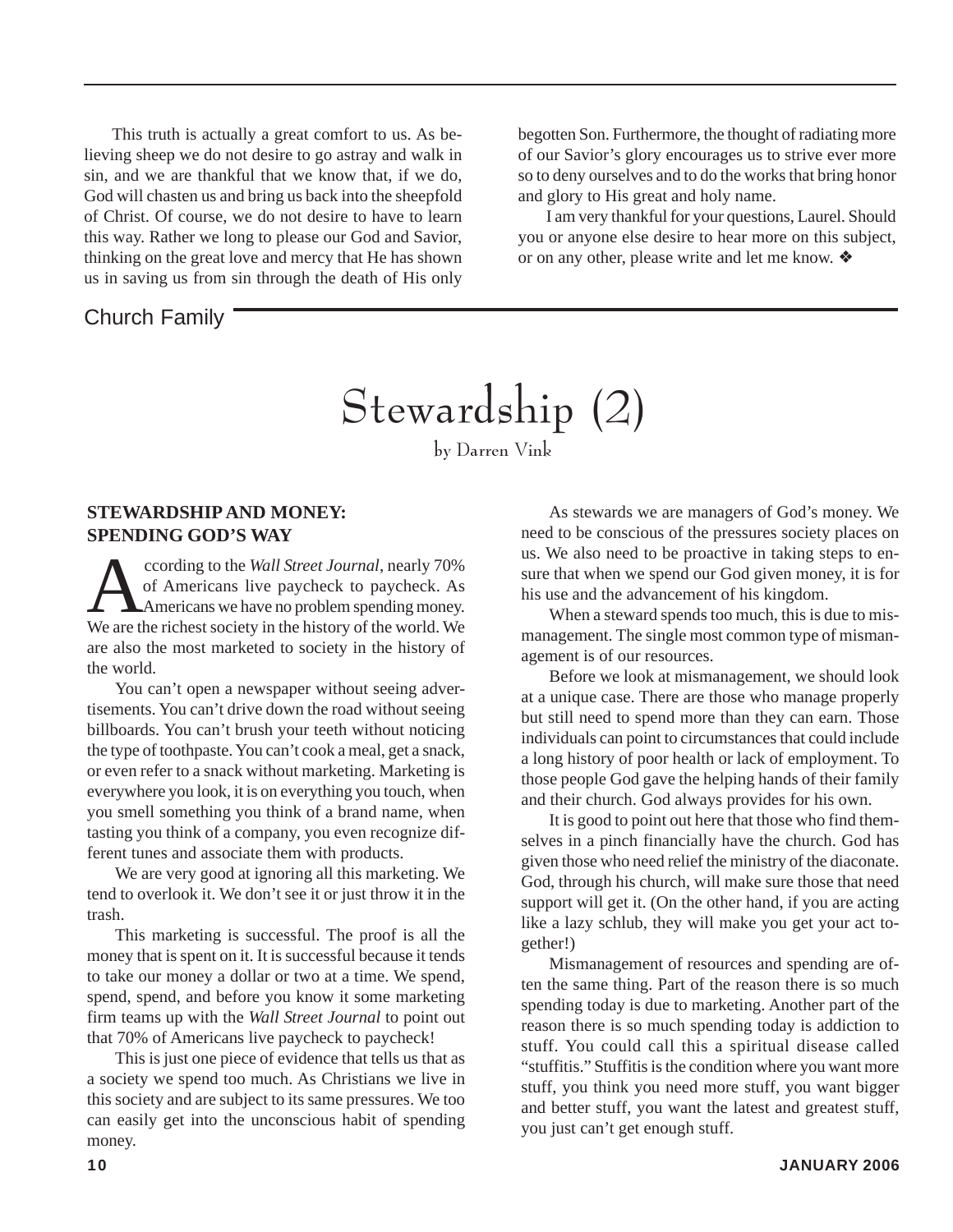Stuffitis is a spiritual condition linked with covetousness. Covetousness is a spiritual disease running rampant in our affluent society today. Stuffitis is a physical manifestation of a spiritual reality.

The process is this. People are shown some stuff through marketing. People perceive this stuff as a "need." Being constantly bombarded with this marketing, people cave in to this want and buy stuff. This stuff makes them feel good both because they own it and because they can show it off to their friends. The next week they perceive another "need." They go buy more stuff. The cycle continues. There is no end to the spending.

This spiritual condition plagues our society today. Another statistic is that the savings rate in 2000 was - 2.2%. People just can't wait to spend all that they have and then some more! They are spending on things that are not necessities. Very few of the luxuries are helping out God's kingdom. How can most people say, "I loved God and my neighbor with all my heart, and soul, and strength when I bought that"?

Stuffitis is a lack of contentment. When we see something we wish to have for our own, we borrow to buy it and justify it by saying, "I deserve a break every once in a while." But we are instructed in 1 Timothy 6:6, "Godliness with contentment is great gain." The covetous man forgets the fact that the money is not his! The covetous man forgets that he is a steward.

Everywhere we turn we are mercilessly hit with marketing. We all have a weak spot. What can we do? How can we control our spending? There are a few practical things that we can do to manage our spending.

The first thing we can do is care. Remember Joseph; it took a lot of effort to manage the whole land of Egypt. Now, obviously God has not called us to manage a whole country, but we each do have an individual responsibility. If we do not show ourselves worthy in managing a few things, how can God trust us in the managing of greater things?

Look at the parable of the talents in Matthew 25. Those stewards were given talents (money) just as we have. Some were given a little, some more, and some much. They, knowing their master, did not just spend all the money. There is no principle difference in the stewards of that parable and us. They had in their head who their master was and how he dealt with those who were unfaithful. We too, once we get in our head who our master is, will not find it difficult to stop spending all our money.

It should be pointed out that knowing our master

gives us incentive. Knowing our master gives us motivation to care. We need to learn who the master is. We need to understand him. Once we know who he is—sovereign, creator, ruler, sustainer, good, loving, caring, and giving—we have no problem being motivated to obey. When we are filled with knowledge of him, we are filled with the knowledge both of our own shortcomings and how much he has done for us. With this knowledge it is easy to care because we are so thankful.

How can we show our thankfulness? As a steward we can show our thankfulness by doing a budget.

A budget is a tool used to help us manage what we own. Just like a carpenter uses tools to build a home, we need financial tools. You wouldn't think of eating soup without a tool called a spoon, would you? So too, we should not think of managing God's possessions without using a tool called a budget. A budget helps us figure out what a need is and a want is.

A budget is the essence of planning with money. Stewards need to plan.

Jesus advocated good long-term planning in Luke 14:28-30. Count the cost of being a disciple of his. Be a steward who plans the future. He gives a very practical earthly example of a heavenly truth. When anticipating what may happen in the future, we would be foolish to not count the cost ahead of time.

We can prove to God that we are stewards who care by doing a budget. A budget will help us to understand our money. We will understand how much we make. We will understand how much we spend. We will also understand where we are spending. A budget is a means to an end. A budget takes work. It doesn't come automatically. Money is fluid, and marketing is rampant; a budget takes work.

A budget is not a bad thing. It is good. There are rewards for budgeting. There are rewards for sticking to a budget.

The first reward for sticking to a budget is that managed money goes further. I experienced this myself. When I started budgeting I immediately felt like I received a 10% raise. When you budget you realize where your money is going. When you actively manage it you control where it goes. You apply it to where it needs to be most.

The second reward of budgeting is communication. When you do a budget you are placing your priorities on paper. It has been said, "Show me your checkbook, and I will show you what your priorities are." You tell me where you spend your money, and I will tell you what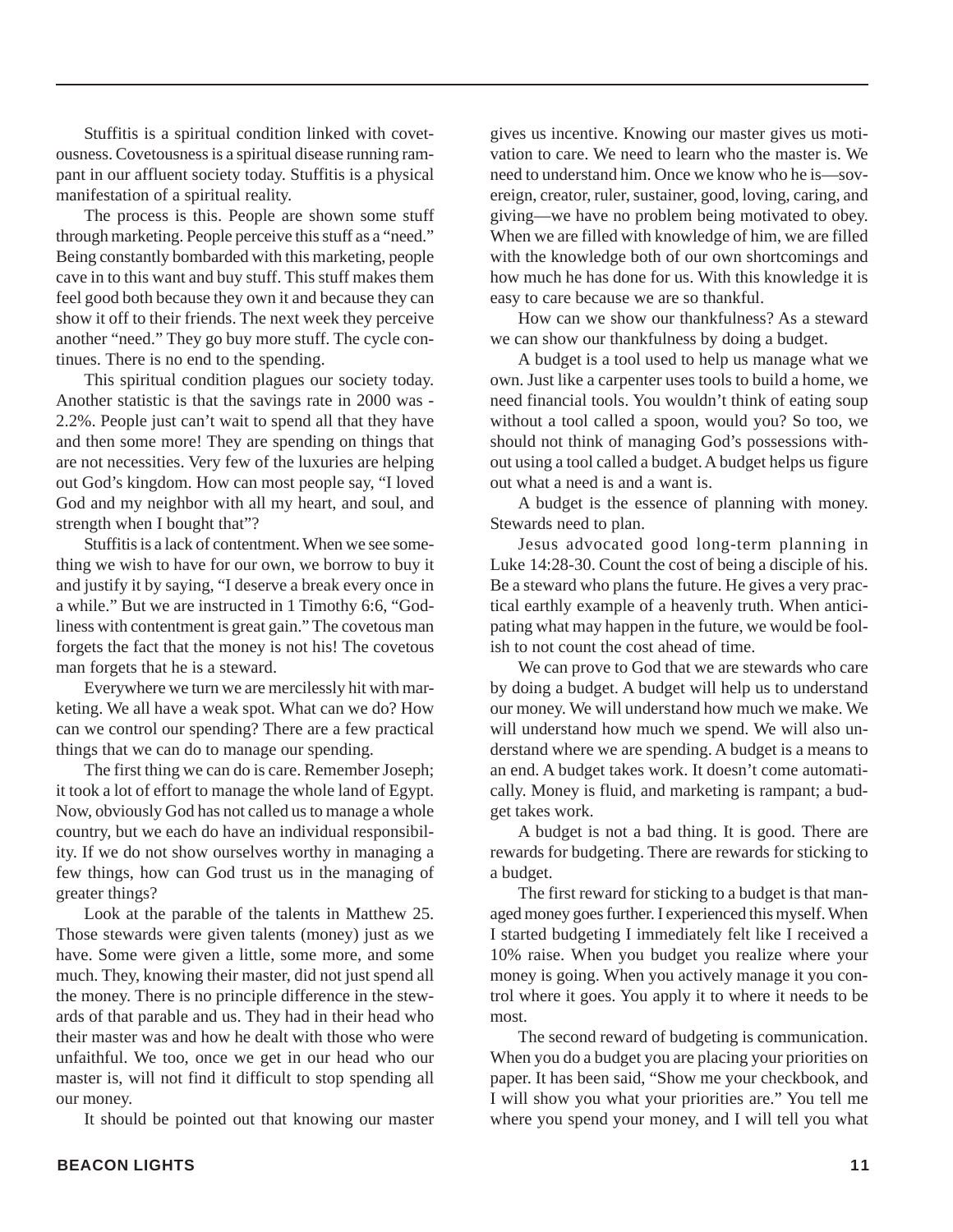the most important things in your life are. You write everything down. You think about the future. What bills are we going to have next month? It shows you how much you have coming in and going out, and it helps you manage what you have, making it go farther.

A budget is a great communication tool for those who are married. Both the husband and the wife get together and agree on the next month's spending. By so doing they come into agreement on common goals. When they talk about these goals they are talking about the future. They end up communicating about their hopes, their goals, their fears, and their dreams.

The third reward of budgeting is accountability. Do you overspend? If you had every receipt for every purchase you made in the last year, could you take all of them and spread them out across the table for others to look at? God sees. It also creates accountability in the sense that when we have a written budget, it is then "in stone." We are accountable to it, and if married, to each other.

The fourth reward of budgeting is giving. As our money is managed well, we can give more. Many times in the Old Testament we read of "tithes and offerings." The tithe is a good standard to go by. As we manage our money well we are going to be able to take some of the extra and be financially able to offer it for the use of the kingdom.

To do a budget you need to figure out how much you really spend. Take away all the luxuries and get down to the basics. Start by asking yourself, "How little could I live on?" Although it is not my intent to show all the particulars on how a budget works, I will include the budget basics. (To look at any particulars of budgeting pick up a copy of one of the works cited books.) A budget has many parts.

Tithe. We start with the tithe. Remember, have faith in God. Place him first. He has proved himself faithful and deserves our firstfruits. "Honour the LORD with thy substance, and with the firstfruits of all thine increase" (Prov. 3:19).

Food. Before you do anything else, buy food. Not Mc-Burgers, not fancy eating out, but food. Take care of this first. Eating out is not wrong, but before we spend luxuriously on ourselves we need to take care of first things first. We need to know how much we really need so we can do an accurate tally of how far our money will really go.

Shelter. You need someplace to sleep: a house or an apartment. No one, even in the USA, *needs* a 4,000 square

foot house. Again, it is not wrong to have that, but it can't be justified as a necessity.

Transportation. You need reliable transportation. Notice that I did not say a \$38,000 SUV. In most cases, for most people, that would be an extreme luxury.

Utilities. Part of the basic necessities of life is having running water, having the electric bill paid, and having the trash picked up each week.

When we spend money on the tithe, food, shelter, transportation, and utilities, a lot of what we do is the same as those in society around us. So what's the difference? Attitude. Why you do it. It comes from the heart. We are told to work for the LORD and not for men (Eph. 6:7). That includes our spending: when we shop for food, when we cook the food, when we buy a home or a car, and when we pay our utility bills. Why are we doing it?

God cares about what house you buy, he cares about why you bought that car, and he cares about how you do it. All things must be toward God's glory. God cares about your attitude when you spend money. He cares about your motive in spending money. This is what makes our spending different from that of the world. When we buy groceries or cook a meal we can be conscious of doing those things out of love for our family.

So think about why you are buying your next car. Are you doing it to look cool? Are you just sick of your old one (and not content)? Are you only looking at the payment and not the sticker price? Or do you need something safe and reliable?

When we spend God's way we manage money wisely. We know what we are spending: God's money. We know how much we are spending: enough to cover necessities. We know why we are spending: we are spending thankfully and out of love for those around us. ❖

#### **Bibliography**

Larry Burkett, *Your Finances In Changing Times* (Chicago: Moody, 1993).

"The Christian and Money," Southwest Summer Seminar 2002.

Crown Ministries, Inc., *Practical Application Workbook* (Longwood, FL: Crown Ministries, Inc., 1996).

Dr. David Jeremiah, *Investing for Eternity* (San Diego: Turning Point for God, 2003).

Dave Ramsey, *Financial Peace Revisited* (New York: Viking, 2003).

*\_\_\_\_\_\_\_\_\_\_\_\_\_\_\_\_\_\_\_\_\_\_\_\_\_\_\_\_\_\_\_\_\_\_\_\_\_\_\_\_\_\_\_\_\_\_\_\_\_\_\_\_\_\_\_ Darren is a member of First Protestant Reformed Church in Grand Rapids, Michigan.*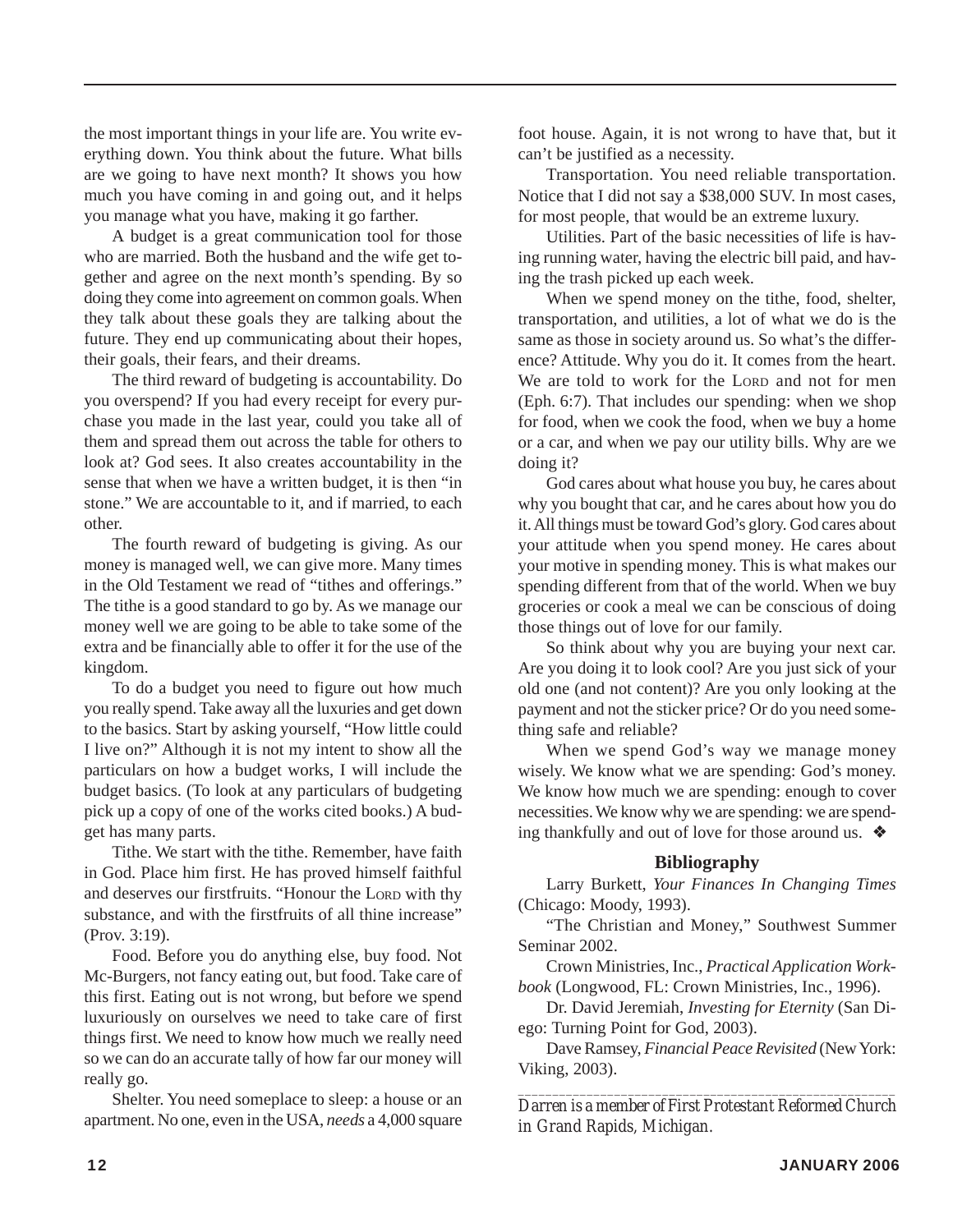# Watching Daily At My Gates

**B**eacon Lights now begins its 14<sup>th</sup> year of publishing<br>devotionals for our readers. We hope that many of<br>you have found them to be a profitable tool in your spiri-<br>tual growth. The series began with the theme "Watching D *devotionals for our readers. We hope that many of you have found them to be a profitable tool in your spiritual growth. The series began with the theme "Watching Daily At My Gates" taken from Proverbs 8:34-35 "Blessed is the man that heareth me, watching daily at my gates, waiting at the posts of my doors. For whoso findeth me findeth life, and shall obtain favour of the Lord." Such a devotional life is essential in our covenant walk with God. Jesus often sought a quiet place to meditate and pray.*

*Mr. Hunter began the series and continues to contribute willingly. According to the introduction in the January, 1993 issue of* Beacon Lights*, Mr. Hunter was in his 15th year of teaching at Northwest Iowa Protestant Reformed School in Doon. He continues to work there as teacher and principal. I would like to thank him for the hours and hours of his spare time writing wonderful devotional material. Along the way, others have labored to provide new material for meditation. Everyone's help has been much appreciated.*

*Eight years ago, we began a series of devotionals that used the Psalter as a theme and guide, and I plan to reprint this series in the months ahead. There are a couple of reasons for this. First, we sing the Psalms on the Lord's Day and throughout the week and our hope was that meditating on the words would help us to sing with better understanding and love for this treasure. Secondly, this will give our writers a break from their diligent and faithful work in this area.*

#### **Psalter-Psalm Devotional** by John Huizenga **The Blessedness of the Godly**

#### January 1 Psalm 1:1

The man who is blessed is filled with joy and happiness. Look around you. Do you see many happy people? Don't be deceived by all the laughter. Often laughter is a mask to cover fear, insecurity, and despair. Psalm 1 tells you how to find those who are filled with joy and happiness. Look for one who avoids the activities and company of the ungodly. Look for one who refuses to participate in activities that lead one into temptation and sin. Look for one who flees from those who openly mock the Christian faith. That man is blessed. He does not flee from sin in order to seek happiness, no, he already has a happiness that is so deep and overpowering that he sees only misery in all the sinful attempts of man to find happiness. The happiness that he has is rooted in his knowledge of God's love for him in Christ. Hence we sing "who fearing God" and "who loves God's precepts." Do you have that happiness? Sing Psalter Number 1:1 and 2:1

#### January 2 Psalm 1:2

One who is blessed does not only shun all man centered, sinful, attempts to find happiness; he also is actively pursuing the source of his happiness: God. God puts a new heart in him so that he becomes alive spiritually and knows his God as a loving and merciful Father who reveals the way of heavenly blessedness. He therefore seeks to know every detail about that way: the law of Jehovah. The law is the whole of God's word. King David had this blessedness. He meditated on that word day and night, in prosperity and despair, and his blessedness is expressed by divine inspiration in the psalms. Let us also make the Psalms our expression of blessedness. Sing Psalter Number1:2 and 2:2.

#### January 3 Psalm 1:3

The one who lives in blessedness is like a tree planted by the rivers of water. He has been chosen by God and is carefully cultivated to grow and produce spiritual fruit. The flowing river is a picture of the abundance of God's Word that causes him to grow in his knowledge of God. A cultivated tree must also be pruned to cut away that which is dead and unfruitful, but its leaf is ever green and it will bear fruit in due season. God will never forsake His people, but will finish the work which He has begun in them. Sing Psalter Number1:3 and 2:3 (you may want to try the second tune).

#### January 4 Psalm 1:4

Psalm 1 expresses in clear language the basic theme found in the whole book of Psalms: the blessedness of the godly in contrast with the misery of the ungodly. The Psalms express in song the response to the good news (gospel) of salvation in Jesus Christ from the misery of sin and death. God is pleased, for the sake of His glory, to elect and reprobate. The wickedness of the ungodly and God's wrath against them continually reminds the blessed of the wonder and power of God's grace. In contrast to the tree well planted and cared for, the wicked are like the unwanted chaff that is carried away by the wind. If it were not for God's mercy, we too would be the wicked and fit only to be destroyed. Sing Psalm 1:4

#### January 5 Psalm 1:5

You have noticed that stanza 4 of Psalters 1 and 2 includes Psalm 1:5 also. Jesus taught the truth of this verse in the parable of the wheat and the tares. While we live on this earth, we must live among the wicked, but in the day of harvest, the wheat is gathered into the barns while the tares are separated and cast into the fire. The wicked are also compared to the chaff which serves the wheat as it grows, but is separated and destroyed in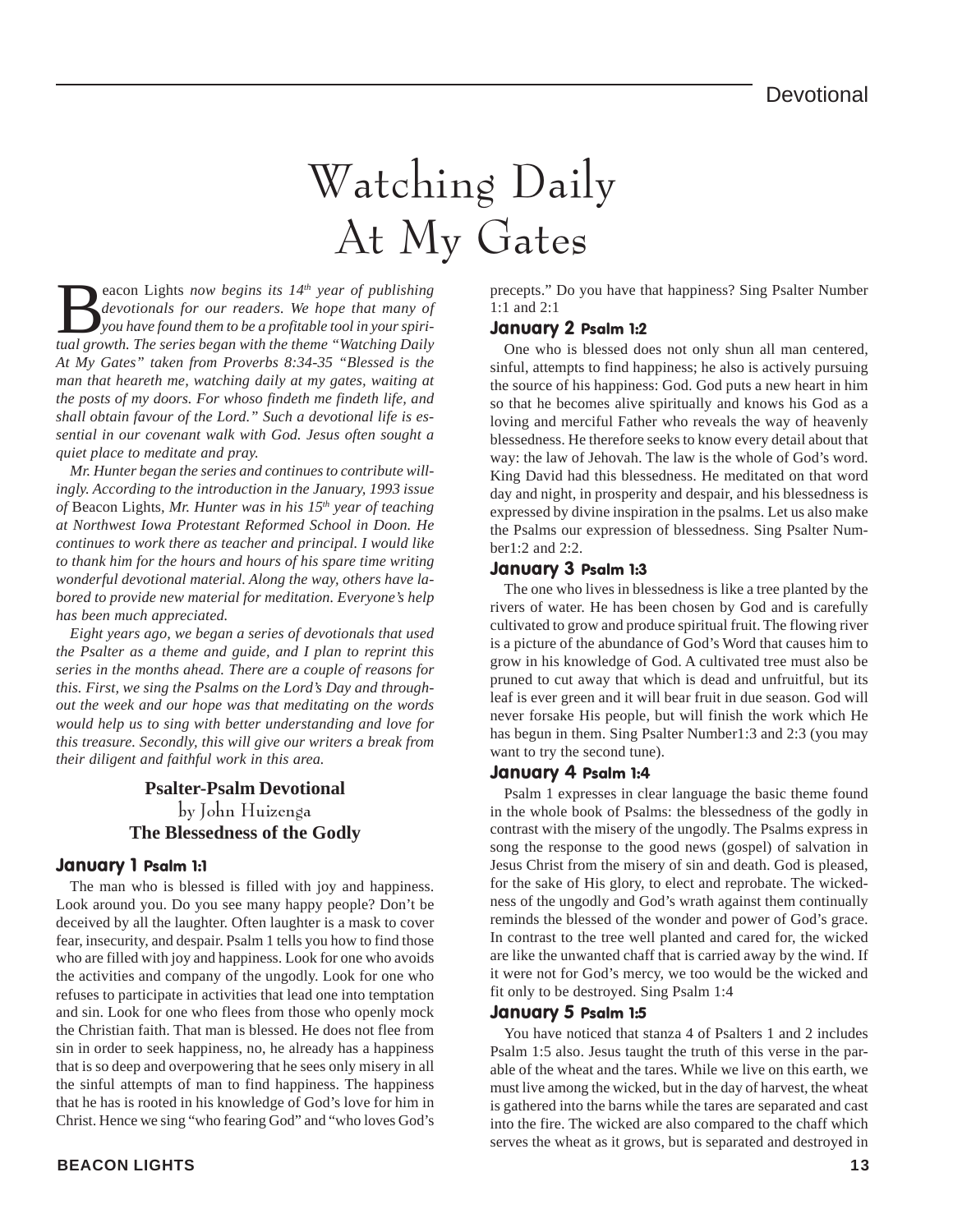the harvest. Those who know that their sins are washed away by the blood of Christ do not fear the judgment and are therefore free and most blessed in life on this earth. Sing Psalter 2:4.

#### January 6 Psalm 1:6

The way of the righteous is Christ. It is the way of justice and mercy in the forgiveness of sins. It is the way of knowing God as Christ leads us in green pastures and through deep valleys. Christ walked the way Himself. Jehovah our covenant God knows every detail of the way we must walk and guards us all along. The way of sinners far from God is the way of seeking happiness apart from God. It is the way of serving Satan and believing his lies. The way of the wicked is directly opposite the way of the righteous and it will be destroyed along with all its travelers who have departed far from God. Sing Psalter Number 1:5 and 2:5

#### January 7 Psalm 2

Like the first psalm, Psalm 2 gives instruction about the book of the Psalms as a whole. David was a type of Christ, and Psalm 2 makes it clear that his inspired songs in the whole book of the Psalms are all about Christ and His victory. We sing Psalm 2 in the Psalter under the titles "The Kingship of Jesus Christ" and "Christ's Inheritance." Christ reigns in the way of destroying His enemies, and the peoples from every nation are His inheritance. Zion is redeemed through judgment. The beautiful oratorio by George Frideric Handel "The Messiah" includes a section from Psalm 2 which concludes with the Hallelujah Chorus from Revelation 19:6; 11:15; 19:16. "Hallelujah! For the Lord God omnipotent reigneth. The kingdom of this world is become the kingdom of our Lord, and of His Christ; and he shall reign for ever and ever. King of Kings, and Lord of lords. Hallelujah!" Read Psalm 2; listen to or sing "The Messiah."

#### January 8 Psalm 2:1

The question in this verse is asked in angry interrogation, not ignorance. All the peoples of the earth, the creatures of God, are raging against their Creator! What a striking description of the effect of sin and display of the totally depraved nature of man! They "vainly dream that in triumph they can wage war against the King supreme" (Psalter 3:1). By nature we all foolishly wage war against God with Satan as our captain. But God graciously opens our eyes and gives us new hearts and wisdom to see the truth. Sing Psalter 4:1.

#### January 9 Psalm 2:2-3

As a type of Christ, David experienced throughout his life the plotting not only of many in Israel, but also kings all around who tried desperately to dethrone him. Acts 4:27, 28 reveals how the nations took counsel against Jesus. The plotting of nations and rulers against David was not against David as an earthly power, but out of hatred for God, they "wage war against the King supreme," God's anointed. They say "let us break free from the law of God, be our own gods, and do what we want." Do you hear these war-cries today? Our own sinful nature tempts us to join them. Some would criticize the Psalms for their endless bloody war language of days gone by and unfit for the modern Christian, but every believer who knows his

sinful nature knows about spiritual warfare. Sing Psalter Number 3:1.

#### January 10 Psalm 2:4

We turn now from the wicked counsel chamber and raging of man to the sovereign counsel of God. Acts 4:28 reveals that the wicked who gathered in order to destroy God's anointed and cast his yoke away did not succeed, but even in this they did "whatsoever thy counsel determined before to be done." When David speaks to his enemies he uses vivid language to make clear how foolish they are to imagine war against God. God laughs at them. We sing "the Lord will scorn them all, Calm He sits enthroned on high." Those who are washed of sin, sheltered in Christ from God's holy wrath against sin, and called the children of God can never give Him enough thanks and praise. Sing Psalter Number 3:2.

#### January 11 Psalm 2:5, 6

God does not need to exert Himself in battle against the wicked. He speaks His sovereign counsel and they know that all their own plans are vain. God has determined from eternity to place His Son on the throne of heaven and earth. Adam's fall into sin and every act of rebellion thereafter did nothing to frustrate those plans, but rather were a part of God's plan all along. No effort of man could be more vain than to dethrone Christ. The vain struggles of man are turned into their own punishment as they vex themselves day and night. Psalter Number 4:2 reads "He speaks and judgments fall on them who tempt His wrath and scorn His love." We rightly sing these words when we understand that the love which the wicked scorn is not a general love for all men, but the love and mercy which God reveals in Christ to the elect. Sing Psalter Number 4:2.

#### January 12 Psalm 2:7

We have been to the counsel chamber of the wicked, and to the throne of God, now we hear the voice of our risen Redeemer Himself declaring the eternal counsel of Jehovah (Acts 13:33). When David at last sat upon the throne, he made manifest to the world that God had eternally decreed his kingship as a picture of Christ. When Christ arose, He revealed clearly that He was indeed the eternal and only begotten Son of God. Let us sing this verse with Christ's resurrection in power in mind. Sing Psalter Number 3:3.

#### January 13 Psalm 2:8-9

Essential to the decree of Jehovah concerning His Son is the good news that Christ will gather His church from all the nations of the world. This is the gospel! In the way of nations raging against Christ, Christ saves His people from those nations in such a way that His people see His great love and sovereign rule. God also reveals His justice and wrath by destroying the wicked as a smashed clay pot. Our forefathers were from nations that raged and continue to rage against Jehovah's anointed, but God has chosen us in mercy from them to be His people. Let us also be diligent in the work of spreading the gospel by our walk in life and support of the mission work of the church. Sing Psalter 4:3.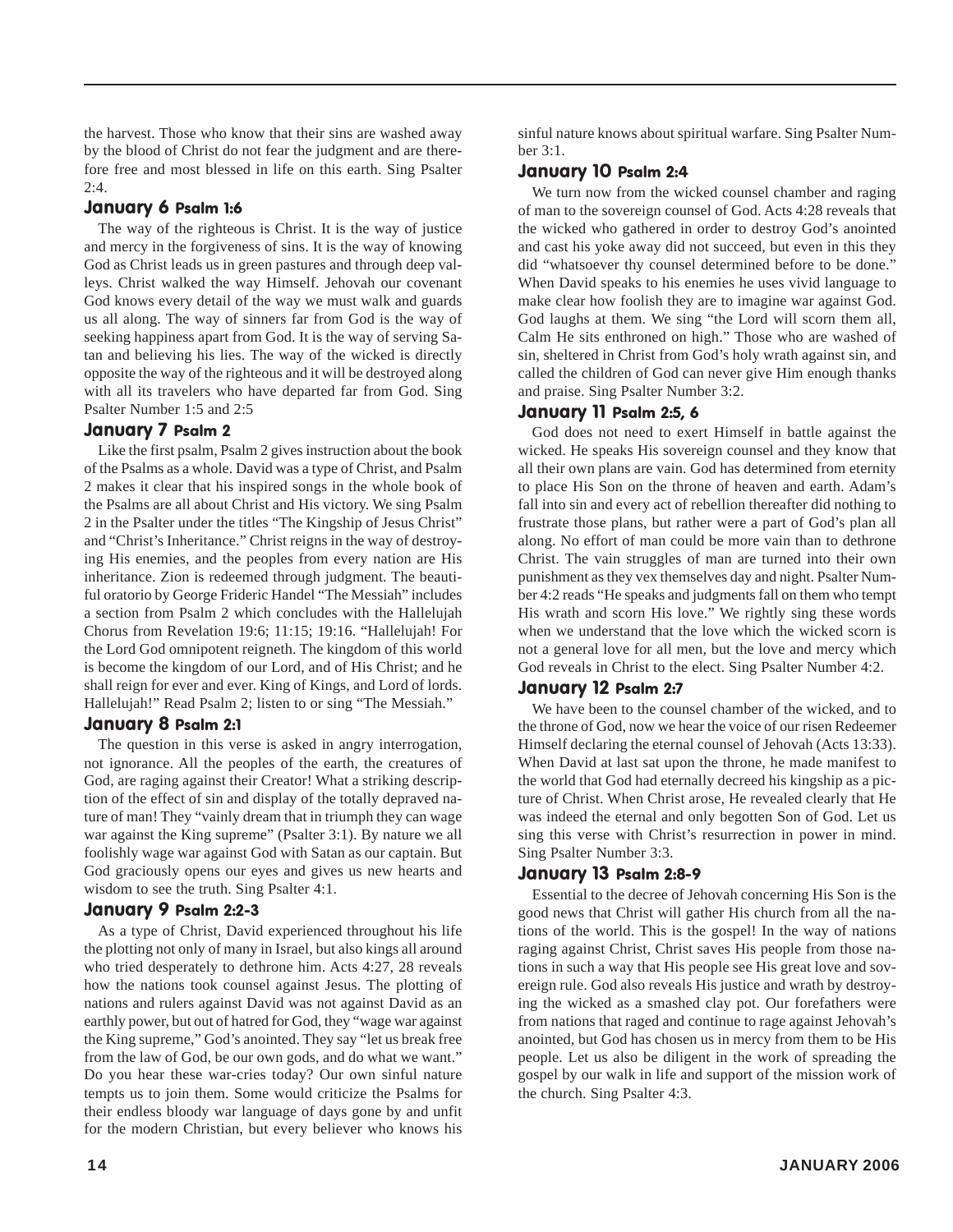#### January 14 Psalm 2:10-12

Having declared the truth of God's sovereign counsel, the psalm preaches the gospel to the nations. It is a message that goes out with urgency, like the preaching of John the Baptist "repent, for the kingdom of heaven is at hand." Even the kings and rulers who lead nations against Christ are commanded. It is a command, not a pleading request. The preaching of the gospel to the nations serves to deliver the children of God and condemn the wicked. Those who do repent and put their trust in God enter into the blessed fellowship of God. They are the blessed who now walk not in the counsel of the ungodly nor stand in the way of sinners nor sit in the seat of the scornful. Sing Psalter Number 3:4 & 1:1.

#### January 15 Psalm 3:1-2

This is a psalm of David when he fled from Absalom his son. Absalom had persuaded most of Israel to rise up with him against king David to overthrow him. In addition to the great sorrow of having a rebellious son, there were those who reminded David of his sins and told him that even God had forsaken him. We have noticed in the two introductory Psalms that the blessed salvation which God gives to His people comes in the way of much spiritual warfare for the people of God. Isaiah sums up this truth with the words "Zion is redeemed with judgment" (Isa. 1:17). David's life was filled with troubles, and being delivered, he sang beautiful praises to God. Let us also learn to seek God as David did. Sing Psalter Number 5:1.

#### January 16 Psalm 3:3, 4

Though his enemies taunt David saying God would not even help such a bloody sinner as he, David knows that Jehovah his faithful covenant God is a shield over him. The word for "shield" means a buckler round about protecting him on every side. David certainly has no earthly glory being chased as a wild animal, but his glory is in Christ and the office of king which he has of God. May God also lift up your head to see Christ when your sin and guilt brings you low. Cry out to the Lord with your voice, He will hear you. Sing Psalter Number 5:2.

#### January 17 Psalm 3:5, 6

Perhaps as a child you prayed before bed, "Now I lay me down to sleep, I pray thee Lord my soul to keep, if I should die before I wake, I pray thee Lord my soul to take. Amen." This was David's prayer. His trust in God brought peace to his soul and rest in sleep. Awaking he is renewed in strength and courage. He is not ignorant of the great power of the enemy, but proclaims that he is ready to fight ten thousands of enemies. We also must know the power of the enemy. Does the world and its development in sin frighten you? Trust in the Lord and your heart will be unmoved as David's. Sing Psalter Number 5:3.

#### January 18 Psalm 4:7

David knows well that he can not fight ten thousands of enemies by himself. When he awakes and considers his predicament, he turns immediately to God. His faithful covenant God has never failed to destroy those who oppose David because David's enemies are God's enemies. The devil goes round about like a roaring lion to attack and kill the people of God, but David knows that the victory is God's who has already broken the jaw and teeth of the devil with His eternal decree of Christ. Sing Psalter Number 5:7.

#### January 19 Psalm 4:8

Salvation belongs to Jehovah our covenant God. It does not depend upon man's will or decision for Christ. Man does not contribute to his salvation. God chooses His people, calls them by grace, and saves them. As king of Israel David does not merely think about himself as he struggles and prays to God. He is thinking about the people of God over whom he has been anointed to reign. David knows God will not abandon His people and plan of salvation. Sing Psalter Number 5:8.

#### January 20 Psalm 4

We can sing this Psalm using three different Psalter numbers. Number 6, entitled "A Trustful Appeal to God" includes all the verses of the Psalm. Number 7 is entitled "Quieting Thoughts" and includes verses 3-8. Number 8 is entitled "Faith and Peace" and includes verses 3, 4, 6 and 8. The heading of this psalm indicates that it was sung to the accompaniment of hand instruments. It is a psalm about joy and peace in the midst of great trials and tribulation. David is yet being vexed by his enemies. He is either being pursued by his son Absalom or Saul when he is inspired by the Holy Spirit to write this psalm. Hum the tunes of these Psalter numbers.

#### January 21 Psalm 4:1

In the first verse of this psalm David mediates upon God's salvation, covenant, and faithfulness in the past. He addresses God as the God who is the author, judge, and rewarder of his righteousness. Psalter Number 6 does not indicate the idea of our righteousness, but gets at the source of our righteousness which is in our "righteous God." Righteous never originates in ourselves. This confession of faith is David's shield which he takes up before confronting the enemy. God is also merciful and ready to hear the prayers of those in distress. Let us also take up this confession upon our lips before we continue our day and sing Psalter Number 6:1.

#### January 22 Psalm 4:2

David now rebukes his enemies in verses 2-5. He tells them that they love making up lies about him to make him look bad and themselves good. In doing so they drag the name of God in the dirt. David has just prayed to the God who is righteous and imputed righteousness to David in Christ. Those who scorn David are not interested in truth at all but continuously make up lies and stir up the crowds to ridicule him. At the heart of such foolishness is man's sinful nature and hatred against God. The wicked never do seem to realize that they can not fight God so David asks "how long?" Unless God takes out their heart of stone, and regenerates them, they will never cease their folly. Praise God for his mercy toward us! Sing Psalter Number  $6.2$ .

#### January 23 Psalm 4:3

Those who walk in foolish lies never do learn the wisdom of God, yet they must be told the truth. They must know that the godly are those who have been chosen by God. They were not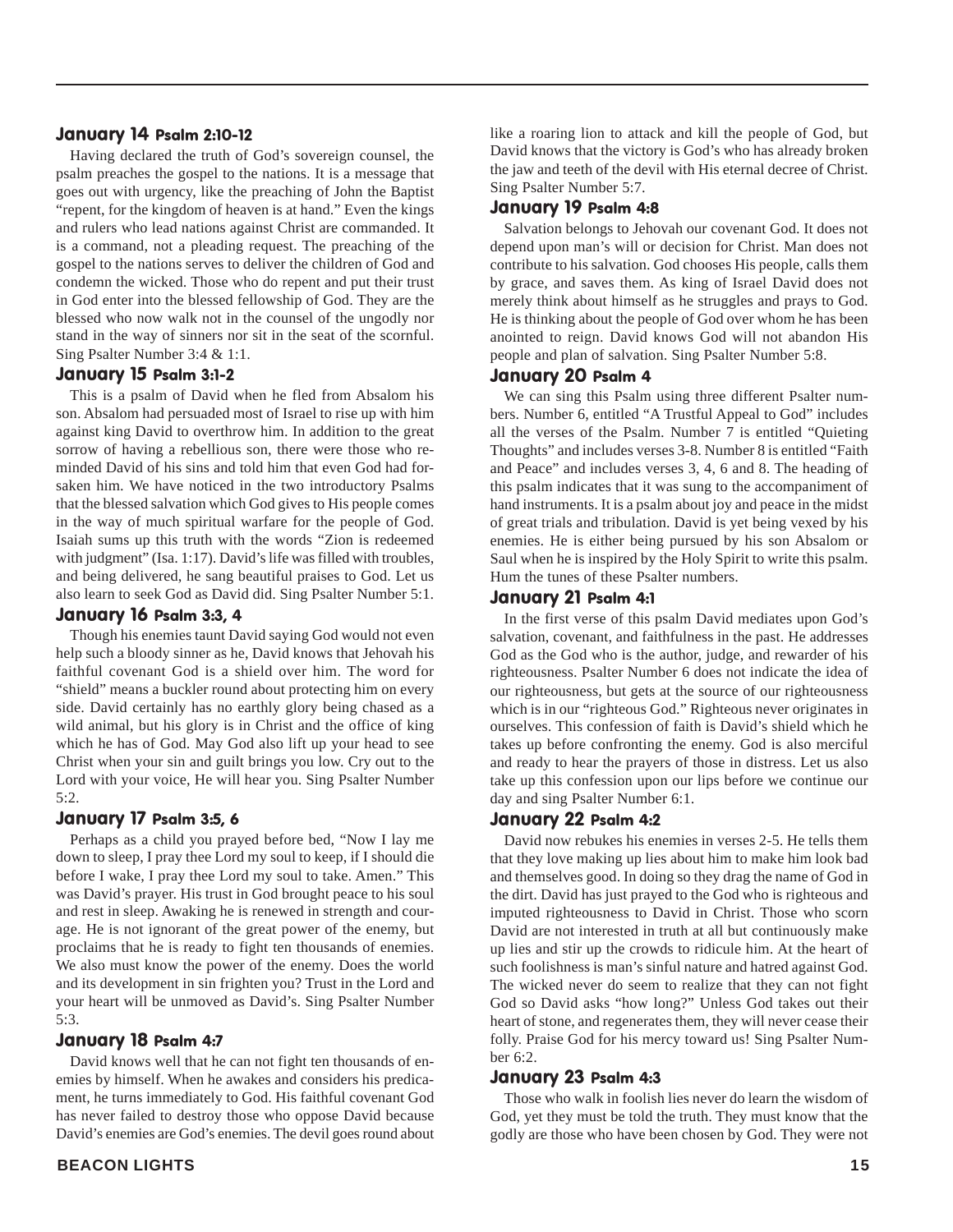chosen because they were godly, but they are godly because they were chosen. The ungodly have been reprobated. The doctrine of election and reprobation is hated by the ungodly because they hate the doctrine of God's sovereignty over all things. God's sovereignty is a comfort, however, and an assurance for the child of God that God will hear his prayer. When people blaspheme God to your face, they must know that they foolishly fight the sovereign God. Sing Psalm 6:3.

#### January 24 Psalm 4:4-5

We must also exhort the ungodly to repentance. The passionate anger and madness stirred up by lies must cease and they must be quiet and tremble before God. They must put away the lies and consider the truth. While David was away from Jerusalem, sacrifices continued in the temple and those who opposed David claimed a false and hypocritical righteousness, but they must repent and find true spiritual righteousness in the sacrifice of Christ. Psalter Number 7:2 speaks of "good and loving deeds" as our sacrifice, but that is incorrect. Psalter Number 6 captures the sense of Psalm 4 beautifully. Perhaps Number 7:2 could be changed to "Turn from outward worship, Sacrifice in truth." Sing Psalter Number 7:2 with these words, and sing Number 6:4.

#### January 25 Psalm 4:6

David ends his rebuke and exhortation and gives expression to his own contentment and peace. Those who complain "who will show us good" could be either those who are very weak in faith among the men of David, or the ungodly who never find satisfaction in earthly goods. Psalter Number 6 calls them "the faithless multitude." David prays that the weak in faith might see that that joy and contentment is found only in the love of God revealed in the face of Christ. Can you confess the goodness of God in your circumstances in life. Pray for His enlightening Spirit and the true knowledge of God in Christ. Sing Psalter Number 6:5.

#### January 26 Psalm 4:7-8

David confesses here that God has put more joy and peace in his heart than the best of earthly prosperity could ever give. When our wealth increases, we may experience some sense of security, but along with it comes the fear of losing what we have. God's love is altogether different. The believer who knows God has graciously chosen him, knows that God will never forsake him. The strong in faith also are able to sleep in peace knowing that God will care for him. Though no man is able to help you, may your trust in God alone be your comfort. These are the treasures which moth and rust can not corrupt. Pray for faith that you can sing the last verse of Psalters Number 6, 7 and 8 as David did.

#### January 27 Psalm 5

This psalm is a morning prayer before going to the house of God. The first seven verses consist of David's plea to be heard by God. Then David prays for guidance as he seeks to walk in righteousness among wicked men. He concludes the prayer with a petition for joy and peace to all who put their trust in God. The Psalter numbers based on Psalm 5 are entitled "An Entreaty for Guidance," "Confident Access to God," and "Prayer

for Protection." Jesus also offered up such prayers and supplication with strong crying and tears. Let us also learn from this instruction. Read through the psalm and become familiar with the tunes of Psalter Numbers 7, 8 and 9.

#### January 28 Psalm 5:1

David first addresses God as "Jehovah." In the KJV we read "LORD" in all upper case letters. "Jehovah" is the name of God held in such awe and respect that the translators of the KJV felt it better simply to write "LORD." The leaders of the Old Testament people of God also used this name with such reverence that they refrained from writing the vowel sounds in the Hebrew language. "Jehovah" is the name of God by which He is known as our covenant God. David addresses God on the basis of the covenant. The covenant is God's loving bond of friendship with His people in Christ. This is the name dearest to the child of God. Sing Psalter 11:1.

#### January 29 Psalm 5:2

David then addresses God as his God and his King. He knows God as the Ruler in his life. To Him who is exalted over all things as the sovereign creator and provider, David humbles himself and cries out loud with tears. Because David belongs to God as His servant and child, he is confident that God will hear his cries. We also must address God with such close and personal language. Closeness with God is not manifest in the shallow flippant prayers of many today who address God as they would a buddy on the street. God is God and King, but he is my personal God and personal King. Let us strive to pray with proper awe and reverence for our covenant God. Sing Psalter Number 9:1

#### January 30 Psalm 5:3

David prays first thing in the morning. The covenant fellowship of Jehovah with His people is so close that David thinks of his God first thing in the morning and speaks with Him in prayer. The language of this prayer is the same as the language used when the priests made the morning sacrifice and looked for the answer of God's grace and favor. The relation to sacrifice is noted in Psalter Number 11:2. Like the sacrifice, David's prayer is carefully presented with meditation and without haste. Let us also set aside time in the morning for prayer with our faithful covenant God. Sing Psalter Number 11:2.

#### January 31 Psalm 5:4-6

Do you welcome murderers, robbers, and foul mouthed liars to live in your house with your family? Neither does God. God is holy, free from every evil, set distinctly apart from sin. God hates all who sin and rebel against Him. God drives them far from His house - His sphere of perfect covenant fellowship and happiness. "Evil shall not dwell with [Him]" Psalter 9:2. God would drive you and me away too, but He has chosen a people from every tribe, tongue and nation that is cleansed from sin in the blood of Christ. The wicked hate God's people just as they hate God. Do the wicked tempt you, mock you, persecute you? Does your own sinful nature afflict your new man in Christ? Cry out as David does to your covenant Friend in prayer. Sing Psalter Number 9:2; read the *Standard Bearer* Vol. 2, 167; 16, 86 for further meditation.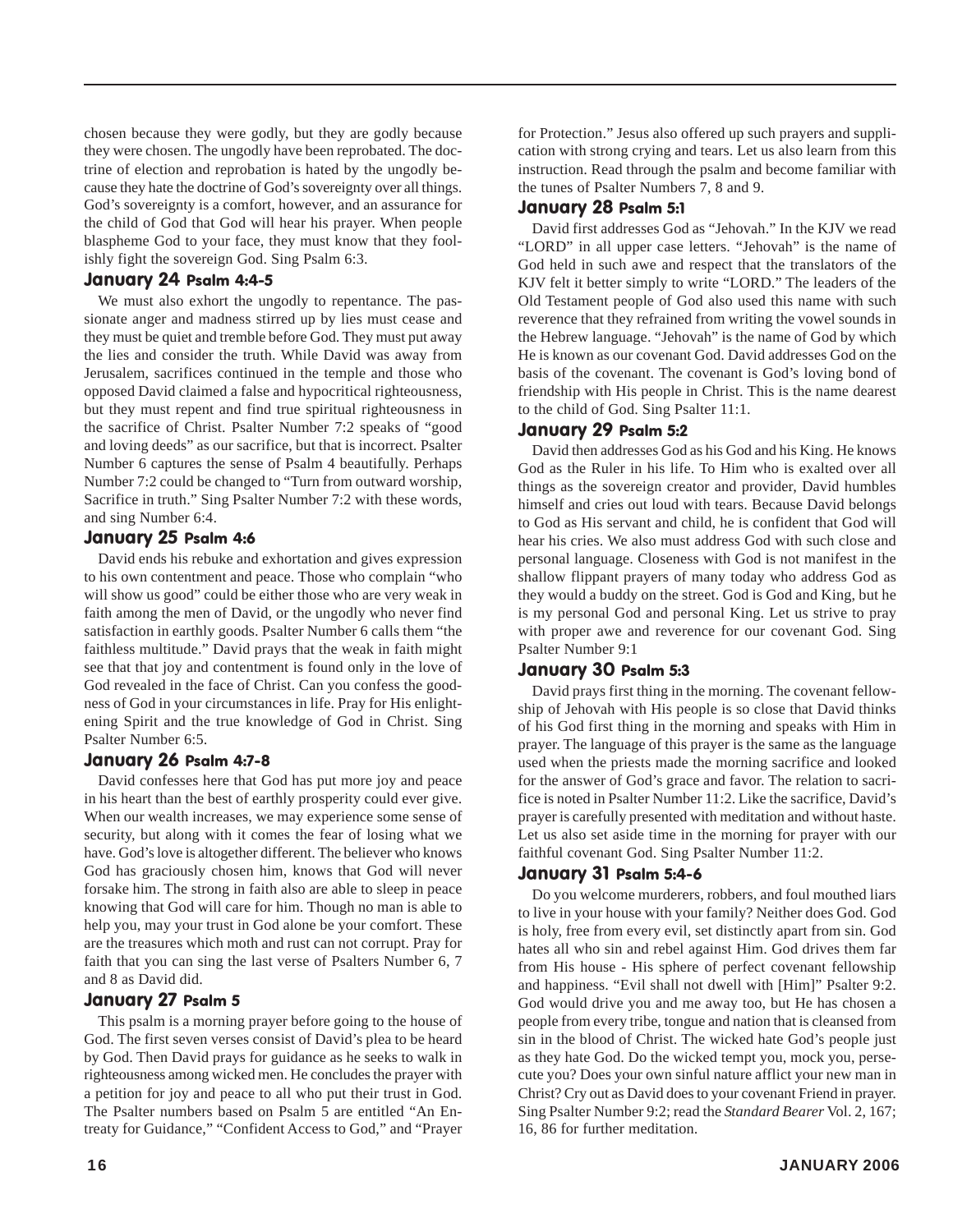# Happiness

H appy is that man whose God is the Lord:<br>In the most perfect gift that life can afford.<br>Without this great treasure, our lives would be The most perfect gift that life can afford. Without this great treasure, our lives would be bleak: No focus, no purpose, no value to seek.

 $\mathcal{U}$  ow rich is the life with God's praise its goal;<br> $\mathcal{U}$  With songs in the heart and joy in the soul;<br>The hone of eternity: living for aye With songs in the heart and joy in the soul; The hope of eternity: living for aye In God's holy presence—Oh glorious day!

The carnal man seeks his pleasure in **things,**<br>Deceiving himself that wealth gladness brings.<br>He wants more possessions, amusements and fame: Deceiving himself that wealth gladness brings. He wants more possessions, amusements and fame; For people to recognize his face and name.

 $\mathcal{L}$  e revels in sin, convinced it is fun!<br>Let and ignores thoughts of God, the thr<br>But God is not mocked: the wicked can't y And ignores thoughts of God, the thrice holy One. But God is not mocked; the wicked can't win. Their lot's utter ruin: the reward of their sin.

God's people, take heed: we don't earn our place;<br>God has chosen us only through mercy and grace<br>So come with thanksgiving: destroy sinful pride God has chosen us only through mercy and grace. So come with thanksgiving; destroy sinful pride. At the foot of the cross, in humility hide.

Thelma Westra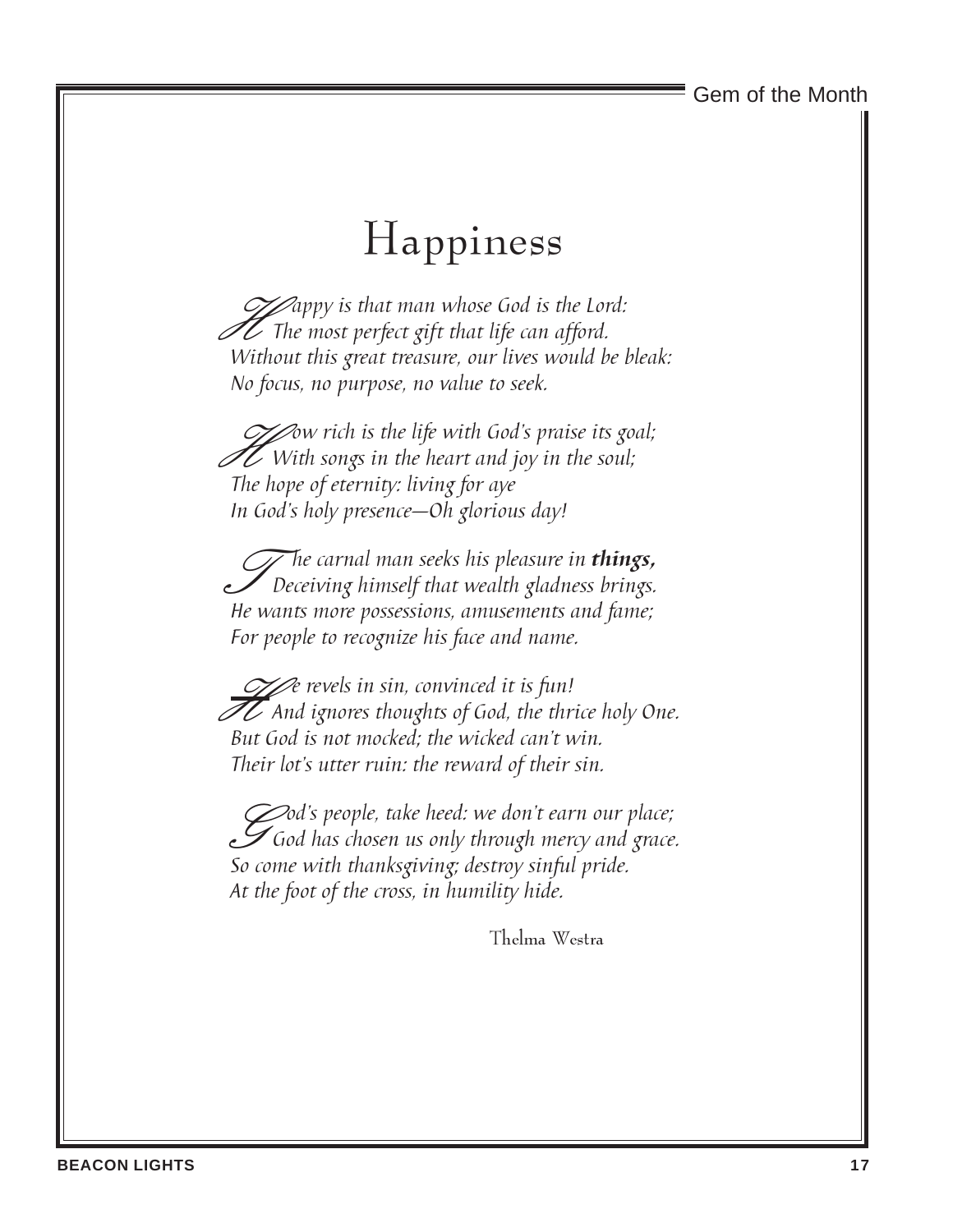## Rev. C. Hanko Chapter 8 The Synod of 1924

edited by Karen Van Baren

*Editor's Note: The churches had won a great victory with the deposition of Prof. Janssen. Rev. Hoeksema had played a leading role in this victory. But in doing so he had gained some powerful enemies. In this next chapter, Rev. Hanko describes how these enemies set out to ruin the young and brilliant minister.*

ow that he had been suspended from his office as professor of theology at Calvin Seminary, Prof. Janssen and his supporters turned and attacked their chief opponent, Rev. Hoeksema, on his denial of common grace. Although Rev. Hoeksema had publicly written about this subject back in 1918, at that time not a single voice of objection was raised. But now his enemies told him that he should first remove the beam (his denial of common grace) from his own eye before he sought the sliver (Prof. Janssen's higher critical views of Scripture) in his brother's eye. The result was that various brochures were written by his opponents and in turn answered by him and by Rev. Henry Danhof, who was known to agree with him in his denial of common  $grace.<sup>1</sup>$ 

Across from the parsonage on Eastern Avenue were two stores. The one was a hardware store where ardent defenders of their pastor met, discussing the ecclesiastical problems of the day. Next door was a shoe shop owned by Wobko Hoeksema, where he entertained his brother, Rev. Gerrit Hoeksema and other opponents of Rev. Herman Hoeksema.

In the early part of 1924 there arose out of these meetings in the shoe store a protest against Eastern Avenue's pastor, signed by three members of the congregation, including Wobko Hoeksema. When this protest appeared at the consistory the protestants were asked whether they had talked to their pastor personally about their disagreement. When they responded that they had not, they were told to do so. Rev. Hoeksema offered to meet with each protestant separately but only one accepted the invitation. It soon became evident that he did not even understand the contents of his own protest. When therefore their protest was rejected by the consistory they still proceeded to bring it to the May meeting of Classis Grand Rapids East.

In this protest they accused their pastor of committing a public sin by his denial of the theory of common grace. This charge of heresy was a serious accusation presented without proof. Therefore, the consistory demanded that they either prove their charges on the basis of Scripture and the Reformed Confessions or retract them. Since they refused to do either, they were placed under censure. Against this censure they also protested at the classis.

Although it was not according to good order to treat a matter that was not finished at the level of the local consistory, the classis nevertheless entered into the contents of the protest of these three members. At this classis meeting there were also other protests against Rev. H. Hoeksema, one from Rev. M. M. Schans and one from Rev. J. K. Van Baalen. In the discussion Rev. Schans remarked that Rev. Hoeksem had a different view of providence than the rest of them maintained. Rev. Vander Mey, a member of the Eastern Avenue CRC, also spoke against his pastor, accusing him of having a different God from the rest of them.<sup>2</sup> Although the classis was shocked at this statement, there was more truth to this than they realized.

As an aside, I might mention that Rev. Vander Mey no longer served in his office as minister, but had become a collector of money for Calvin College, particularly in the midwest. He had stopped at the home of the great, great grandmother of Prof. Barry Gritters and sizing up her books in the bookcase remarked, "Mother, I don't see one single book of Dr. Abraham Kuyper here." Now Mrs. Gritters was a staunch defender of the Seces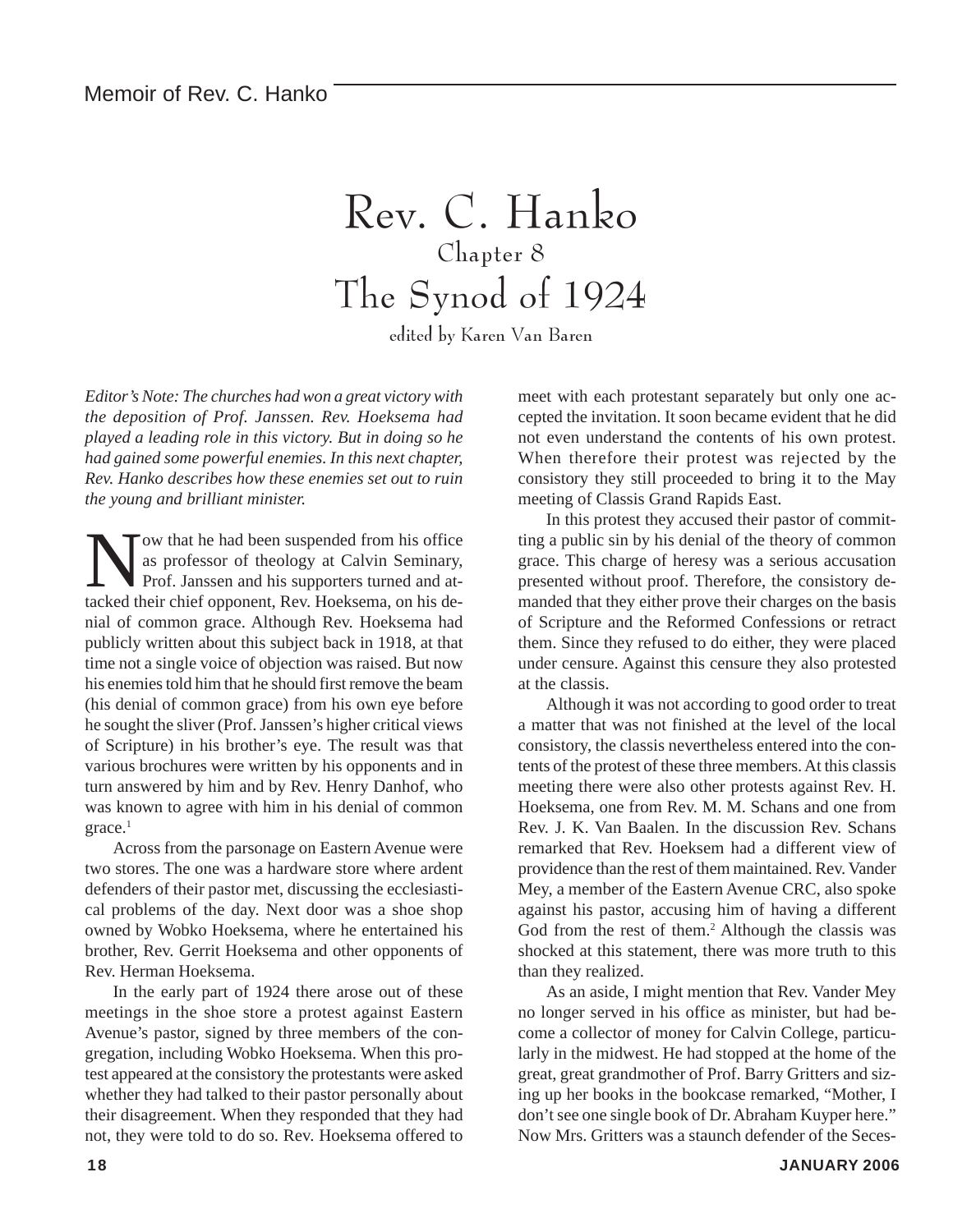sion of 1834, so her reaction was, "That name is not mentioned in this house. Get out of here." When Rev. Hoeksema first came to Eastern Avenue, Rev. Vander Mey sent him a card, saying, "Of all your sermons the last one I heard crowns them all." But not long after he also joined the opposition against his pastor.

The meeting of synod was scheduled for the latter part of June and early July. These protests were hastily sent to this gathering. A lengthy debate was held at synod on the subject of common grace. It became quite evident, as one delegate later admitted, that most of the delegates failed to understand the issue at hand, but simply assumed that common grace had always been an accepted doctrine of the churches.

Rev. Henry Danhof was a delegate and availed himself of the opportunity to defend his convictions. On one occasion he remarked that he considered himself to be a spiritual son of Prof. Ten Hoor. This professor, who was also present, responded, "I never knew that I had given birth to any spiritual sons." Rev. Hoeksema was refused the right to speak, because he was not a delegate. Since this issue deeply involved him, he felt that he should have the right to defend his stand. Finally he was allowed one evening, in which he might state his convictions. He spoke for about two hours, and from that time on was forbidden to speak.

At this synod, the well-known Three Points of Common Grace were formulated and adopted. Briefly summarized, these state that God has a favorable attitude toward all men, revealed in the preaching which proclaims that God loves all who hear the gospel and earnestly desires their salvation; that God, by the working of the Spirit restrains sin in the hearts of wicked men; and that the wicked are able to perform civic good.

But the synod also did not fail to add that the Reverends Danhof and Hoeksema were basically Reformed in their teachings with a tendency toward one-sidedness. Nor did the synod demand that the censure be lifted from the three protestants of the Eastern Avenue congregation, who had accused their minister of public sin. They also expressed that a more thorough study of the matter of common grace should be made. Finally, they issued a testimony in which they warned the churches that a wrong and one-sided presentation of the theory of common grace could lead to worldly-mindedness.

If, when traveling on the freeway one deliberately turns off on a wrong exit because it looks so appealing to him, the result will be that unless he back-tracks, he will find himself going farther and farther from the right road. Little did the delegates of Synod realize how far this pernicious doctrine would lead the church astray, not only into worldly-mindedness, but also into rank Pelagianism and Arminianism, as well as into Liberalism and Modernism. They would one day lose their Reformed heritage completely.

This assembly had made a significant and ecclesiastically destructive decision by adopting the Three Points of Common Grace. All that had been gained by condemning the views of Prof. Janssen, which were based on the common grace theory, was lost by this unhappy decision.

Before taking up the events that followed upon the decision of the 1924 Synod, I wish to make a few brief remarks about the Three Points. The first point states: "Touching the favorable attitude of God toward mankind in general and not only toward the elect, Synod declares…that besides the saving grace of God shown only to the elect unto eternal life, there is also a certain favor of God which He shows *to His Creatures in general*." That is misleading to say the least. No one denies that God is good to *all* His creation or handiwork, as we read in Psalm 145:9, but this Psalm also adds: "But all the wicked will he destroy (vs. 20)."

As innocuous as this theory might seem to be, it is a significant world and life view which determines our conception of God, of the antithesis, of our attitude toward the world round about us, and even much more.

It was also maintained that common grace has nothing in common with special grace. Yet the first point speaks of "a general offer of the gospel." From this eventually followed a denial of all five points of Calvinism, a general love of God for all mankind with an eagerness on His part to save all.

The second point speaks of "the restraint of sin in the life of the individual and off society in general…" This does not refer to an outward restraint whereby God in His providence upholds and governs all things, but refers rather to an inner restraint which checks sin in the heart of the reprobate so that he is no longer totally depraved. This also opens the way for the third point that speaks of the good that sinners do.

The third point teaches that "the unregenerate though incapable of doing any spiritual good are able to perform civil good." This is very flattering view of the world in general, but also appeals to our sinful flesh. We like to think that this world and we ourselves are not so bad after all. But read Romans 3:9-18. Many evils, such as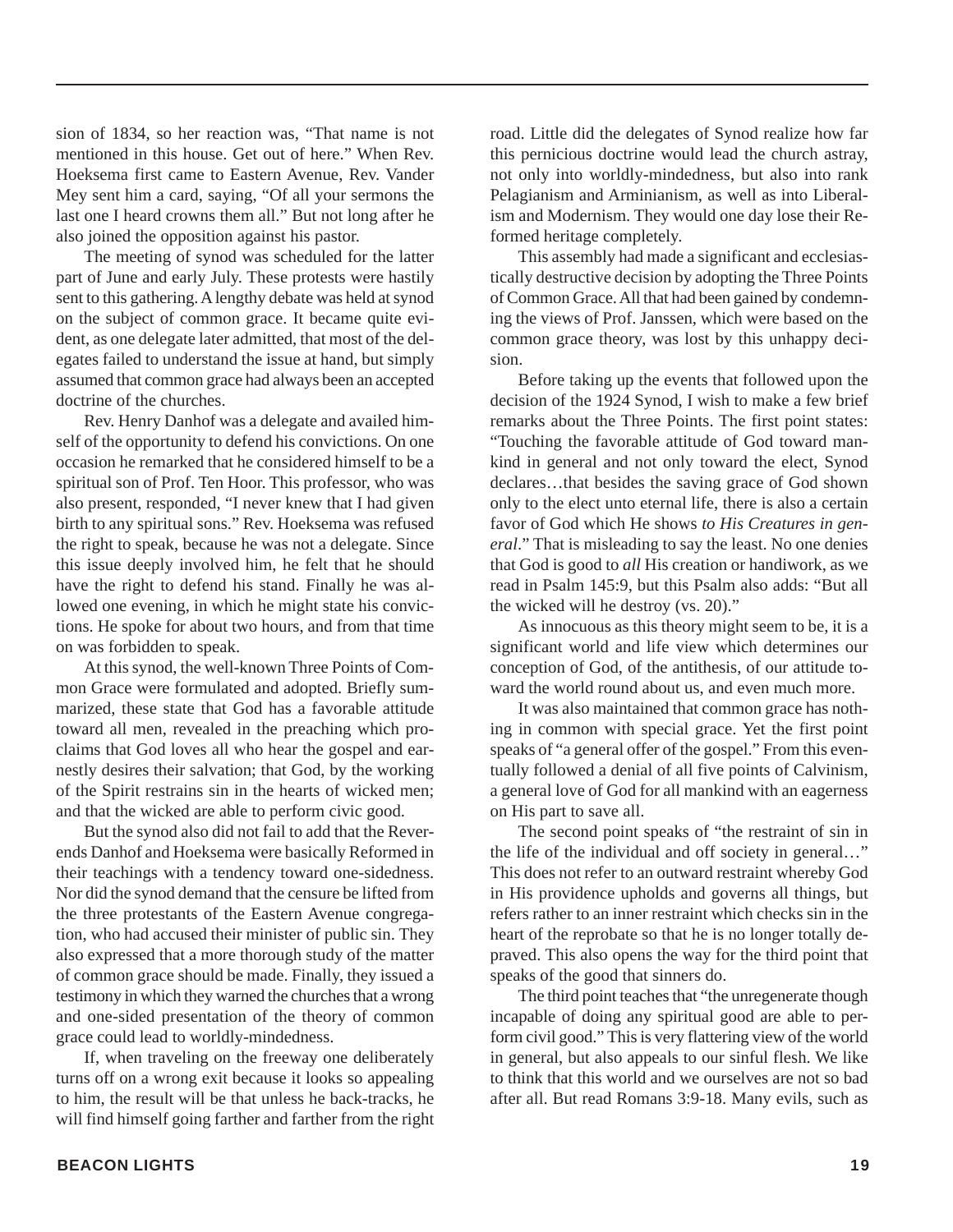questioning the infallibility of the Scriptures have followed out of the heresy of the third point.

At the conclusion of each point synod writes, "That our Reformed fathers from of old maintained this view." That is not true. The fathers did indeed speak of "common grace," but, as Wilhelmus a Brakel<sup>3</sup> points out, common grace was generally understood to mean nothing more than that God gives good gifts such as rain and sunshine to the elect and reprobate alike.

As to the general, well-meant offer of salvation on the part of God to all mankind, Wilhelmus a Brakel states that this would be a contradiction in God, for God cannot will to save only the elect and also will to save all men. Moreover he points out that this must necessarily be a denial of total depravity, and a denial of particular atonement ("Redelijke Godsdienst" or "Reasonable Service," pp. 180-183).

\* \* \*

The summer of 1924 found me, as in previous summers painting houses with my dad and brother. Although we were somewhat shocked by the fact that the synod

#### From the Pastor's Study

made common grace an official doctrine of the church by adopting the Three Points, we were comforted in the fact that the Reverends Hoeksema and Danhof were declared to be fundamentally Reformed, even though tending toward one-sidedness. We thought the matter would be brought to rest by these decisions. ❖

#### **Footnotes**

1 At this point, the author quotes pp. 14-16 of *The Protestant Reformed Churches in America* by Herman Hoeksema, 1947. We will not include them here, but will let the reader look up this passage.

2 The author refers to the fact that the god of common grace is a "different God" from the God of sovereign and particular grace.

 $3$  Wilhelmus a Brakel was a  $17<sup>th</sup>$  century Dutch theologian.

*\_\_\_\_\_\_\_\_\_\_\_\_\_\_\_\_\_\_\_\_\_\_\_\_\_\_\_\_\_\_\_\_\_\_\_\_\_\_\_\_\_\_\_\_\_\_\_\_\_\_*

*Karen is a member of Protestant Reformed Church in South Holland, Illinois, and a granddaughter of Rev. C. Hanko.*



# The Church, The Pillar and Ground of the Truth (1)

by Rev. Angus Stewart

**Previously, we considered the relationship between**<br>Scripture and tradition. Now we shall consider the<br>relationship between Scripture and the church,<br>which I Timothy 3:15 calls "the pillar and ground of the Scripture and tradition. Now we shall consider the relationship between Scripture and the church, which I Timothy 3:15 calls "the pillar and ground of the truth." Does the church authorize Scripture, so that the Bible has no authority without the church's say-so? Does the church produce the Word or does the Word produce the church? or both? and in what senses?

First, we need to identify the church in I Timothy 3:15: "the house of God, which is the church of the living God." The church here is the church institute with

her office bearers, sacraments and worship. Thus I Timothy 2 tells us that only men should pray in her assemblies (8) and that women must dress modestly (9) and must not teach nor usurp authority over men (12). Also it is the institute church which has deacons and elders (3:1-13), including teaching and ruling elders (5:17).

Faithful institute churches are "the pillar and ground of the truth." A "pillar" is a vertical column. The "ground" here is the band around the top of the pillar. Thus the church is the bulwark or stay which supports and upholds the truth taught in the Scriptures before the world.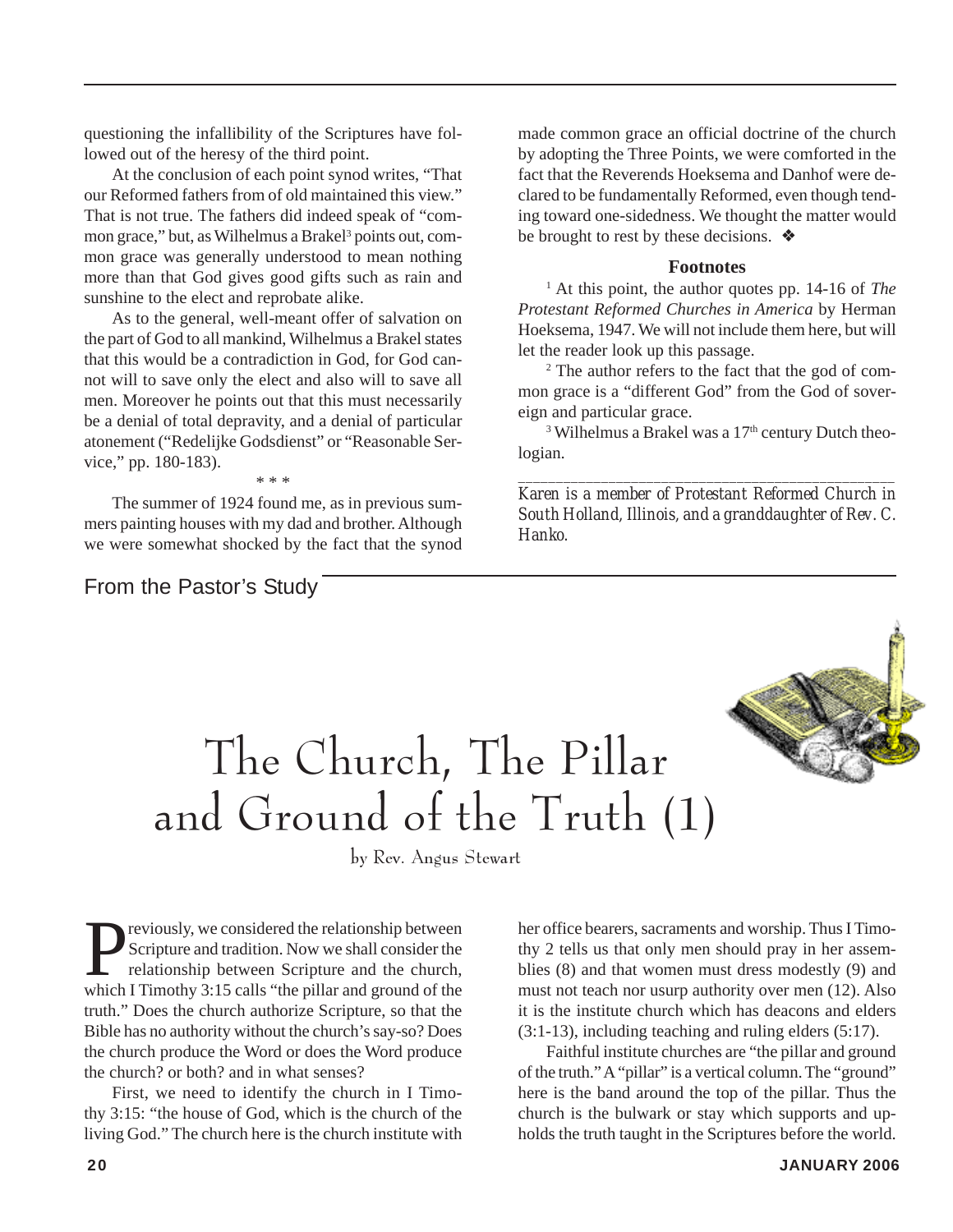Rome appeals to I Timothy 3:15 in support of her claims. "We are *the* church, possessing the fulness of salvation. We are founded on Peter. We have the pope, tradition, the seven sacraments, etc. We are indefectible; our church can never apostatize." In effect, they read, "the [Roman] church" is "the pillar and ground of the truth." "Since we are the church, what we teach must be truth. Therefore all our doctrines are true: the mass, prayers for the dead, Mary's bodily assumption into heaven, clerical celibacy, etc." Thus Rome claims that to assail her is to attack God's church and truth.

The context, as well as the whole Word of God, forbids us to identify Rome as the true church. Just before our text, the offices of the church are set forth: bishops (elders) and deacons (3:1-13). Popes, cardinals, archbishops, etc., are not biblical offices. After our text, we read of the doctrines of devils and seducing spirits in the

"latter times" (the period between the first and second comings of Christ): "forbidding to marry [think of priests, monks and nuns], and commanding to abstain from meats [think of Rome's laws on fasting]" (4:1-3).

I Timothy was written to Timothy when he was in Ephesus (1:3). Faithful institute churches, wherever they are, which hold up the truth in the world are "the pillar and ground of the truth." A congregation or denomination has a right to the name "church" if (and only if) it holds up the truth revealed in God-breathed Scripture.

❖

*Rev. Stewart is a missionary of the Protestant Reformed Churches to the Covenant Protestant Reformed Fellowship of Northern Ireland. This series is being reprinted with permission from the Covenant Protestant Reformed Fellowship website, http://www.cprf.co.uk/ Volume X, Issues 4.*

*\_\_\_\_\_\_\_\_\_\_\_\_\_\_\_\_\_\_\_\_\_\_\_\_\_\_\_\_\_\_\_\_\_\_\_\_\_\_\_\_\_\_\_\_\_\_\_\_\_\_*

#### Our Young People's Federation

## Fed Board: What Is It?

#### by Dan Holstege

s with most organizations loosely knit together<br>by a common bond, the young peoples' societ-<br>ies of the Protestant Reformed Churches need<br>central quidance and coordination. Central quidance is by a common bond, the young peoples' societ-Lies of the Protestant Reformed Churches need central guidance and coordination. Central guidance is in fact imperative to the long term success of many organizations. Denominations have synods; congregations have councils; and individual societies have leaders. These central guides and coordinators unify the interests of the organization and create the possibility of common work and activities. In the case of the young peoples' societies, this central coordinator is the Federation Board.

The Federation Board, as its name implies, is the executive board over the federation of Protestant Reformed young peoples' societies. As such, it is the one central group that guides and coordinates all the affairs which the young peoples' societies have in common. Which affairs are those? These affairs include the summer young peoples' convention, the biannual mass meetings, the singspirations, the *Beacon Lights* publication, and the Protestant Reformed Scholarship Committee.<sup>1</sup> At each monthly meeting, the members of the board discuss these and other issues and come to decisions based on the pertinent information. In this way Fed Board officers guide and coordinate the young peoples' affairs.

As a board made up of diverse members, the Fed Board ensures the wise and proper method of dealing with the young people. The wise Solomon said, "Where no counsel is, the people fall: but in the multitude of counselors there is safety" (Prov. 11:14). The constitution of the federation recognizes and implements this principle in the election of board members. It calls for seven officers from among the young people themselves, one youth coordinator from the adult members of the PRC, and two spiritual advisors from among the ministers of the PRC. Thus, decisions are not based on the feeling or bias of a few. Rather, the officers with their experience as young people, the youth coordinator with his "real world" experience, and the spiritual advisors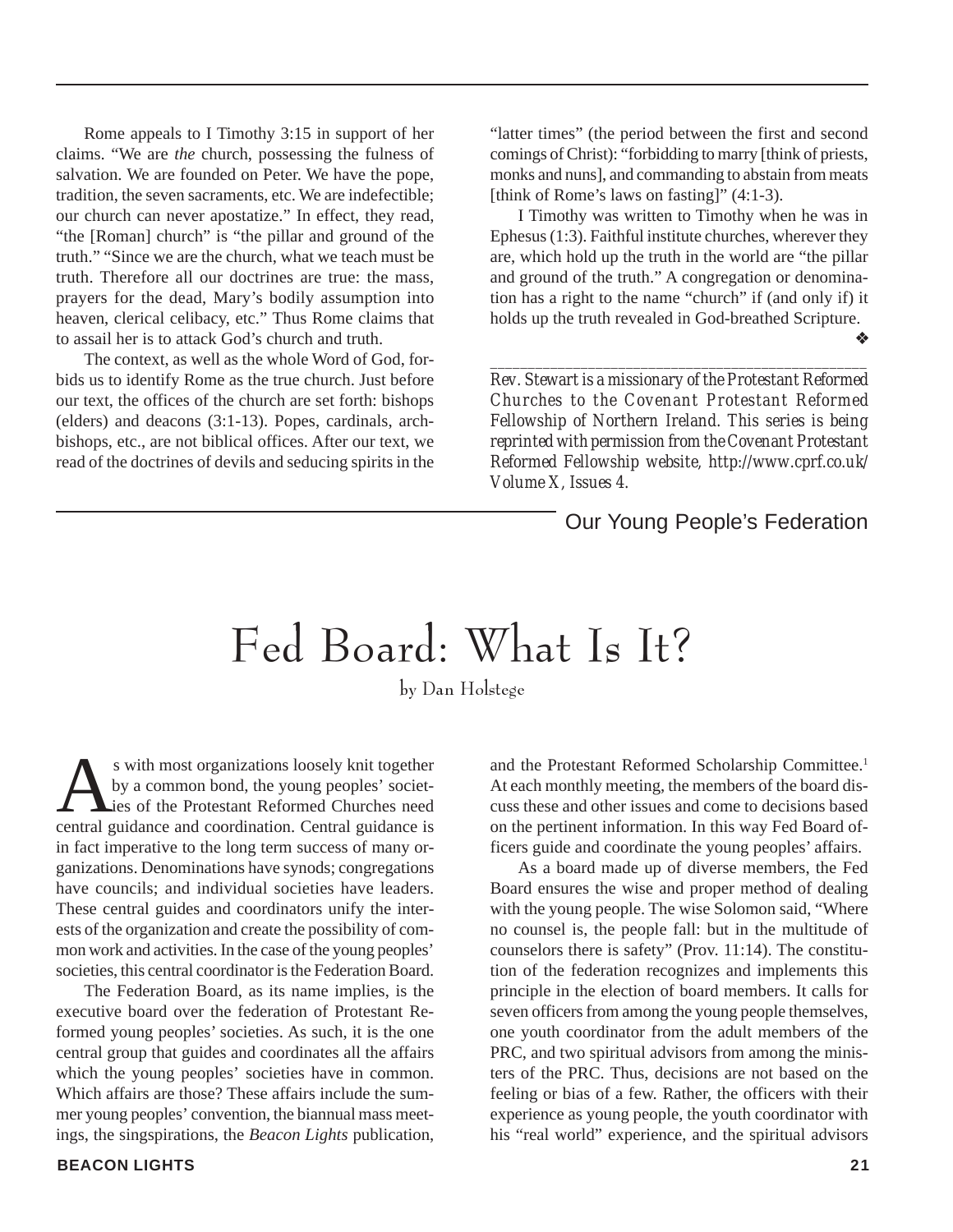

*The Federation Board, pictured from left to right. Standing: Mr. Greg Van Overloop, Eric Pols, Emily Hoekstra, Denise Kooienga, Rev. Rodney Kleyn. Seated: Kyle Thompson, Eric Gritters, Dan Holstege, Rachel Dykstra.*

with their godly guidance all work together for the wellbeing of the Protestant Reformed young people. It is our hope and prayer that God will use this "multitude of counselors" to carry out His will in these matters.

As the president of this year's board, I am pleased to say that the board consists of a solid group. The officers this year include the following: Eric Gritters at treasurer, Rachel Dykstra at secretary, Denise Kooienga at librarian, Kyle Thompson at vice president, Eric Pols at vice treasurer and Emily Hoekstra at vice secretary. If you know any of these young people then you too can attest to their good work! They have shown themselves to be interested in the good of the young people and dedicated in reaching that goal. Furthermore, Mr. Greg Van Overloop at youth coordinator has been very helpful in bringing up and tackling pertinent issues. His knowledge of finance and administration have encouraged and guided us through various issues. Finally, Rev. Rodney Kleyn and Prof. David Engelsma have by their presence and wise words encouraged us to be spiritually-minded also in business affairs. Taken together, the current members of the Fed Board are interested in doing what is right with respect to the Protestant Reformed young people.

Moreover, it will be reassuring for you to know that the Fed Board views its work as "kingdom work" in the sphere of the young people. Seeking to be guided by the wisdom of our Father, we opened our first few meetings by reading from the book of Proverbs, chapter one. Along with Solomon, we made it our desire "to receive the instruction of wisdom, justice, and judgment, and equity," and we recognized "the fear of the LORD" as the beginning of this instruction. We prayed that God would be our guide as we guide the youth. We acknowledge the importance of wisdom in handling affairs which touch the lives of Christian youth, and we hope our work demonstrates that wisdom and is seen to be profitable for the church of Christ.  $\mathbf{\hat{\Phi}}$ 

#### **Footnotes**

<sup>1</sup> The *Beacon Lights* and Scholarship Committee are labors which the Fed Board oversees. The main work is done by the separate committees.

*\_\_\_\_\_\_\_\_\_\_\_\_\_\_\_\_\_\_\_\_\_\_\_\_\_\_\_\_\_\_\_\_\_\_\_\_\_\_\_\_\_\_\_\_\_\_\_\_ Dan is a member of Southeast Protestant Reformed Church in Grand Rapids, Michigan.*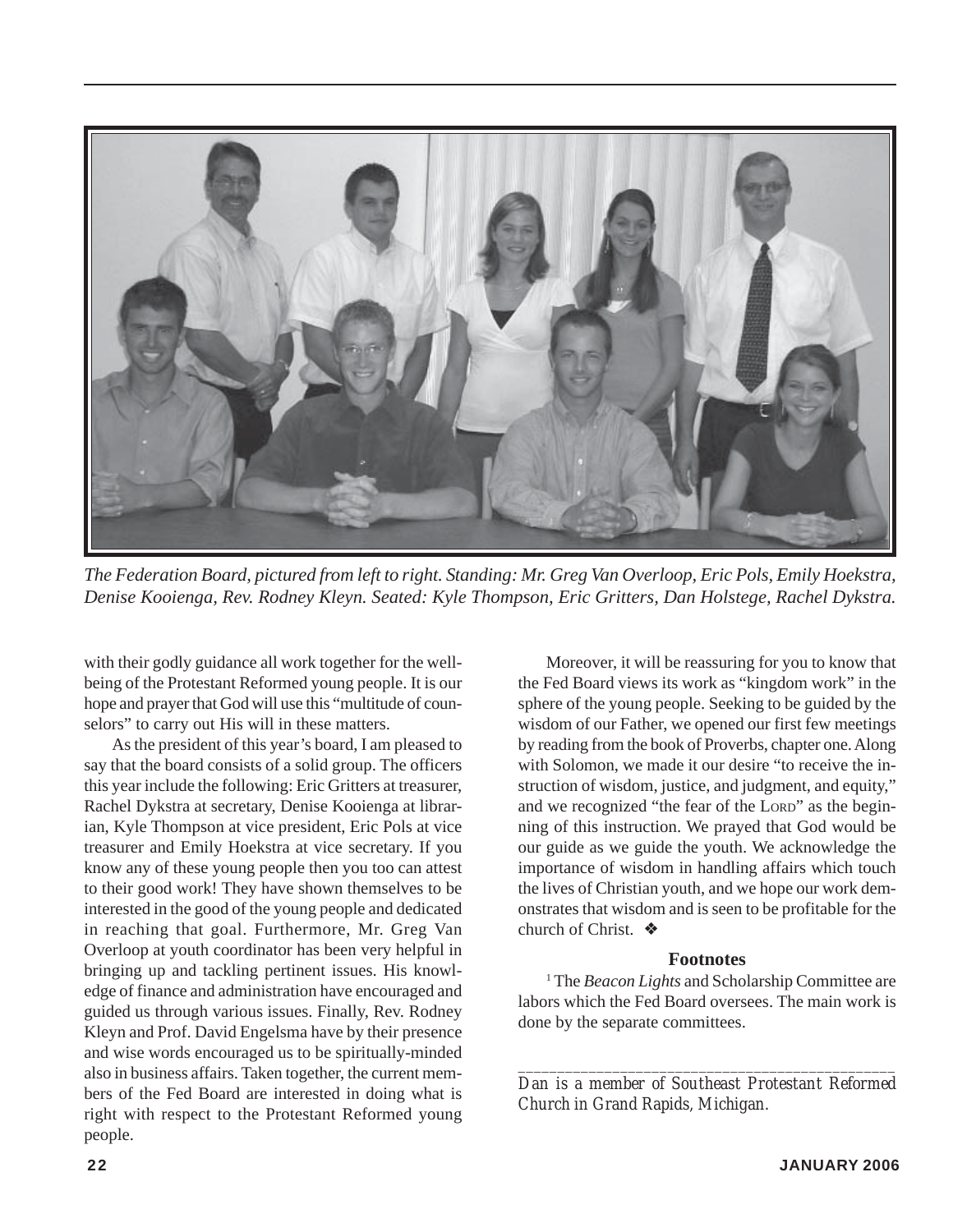### 2006 Winter Conference

### Justification, the Heart of the Gospel

A Winter Conference defending the basic doctrine of the Holy Scriptures Presented by First Protestant Reformed Church of Holland, Michigan.

January 13: Justification by Faith Alone (Speaker: Rev. Ronald Van Overloop) January 20: Justification and Good Works (Speaker: Prof. David Engelsma) January 27: Justification and the Believer (Speaker: Rev. William Langerak)

> Sponsored by: The Evangelism Committee of First Protestant Reformed Church of Holland, Michigan.  $3641104<sup>th</sup>$  Avenue Zeeland, MI 49464

All three speeches are on Friday evenings at 7:30 p.m.

Tapes of the conference will be available upon request.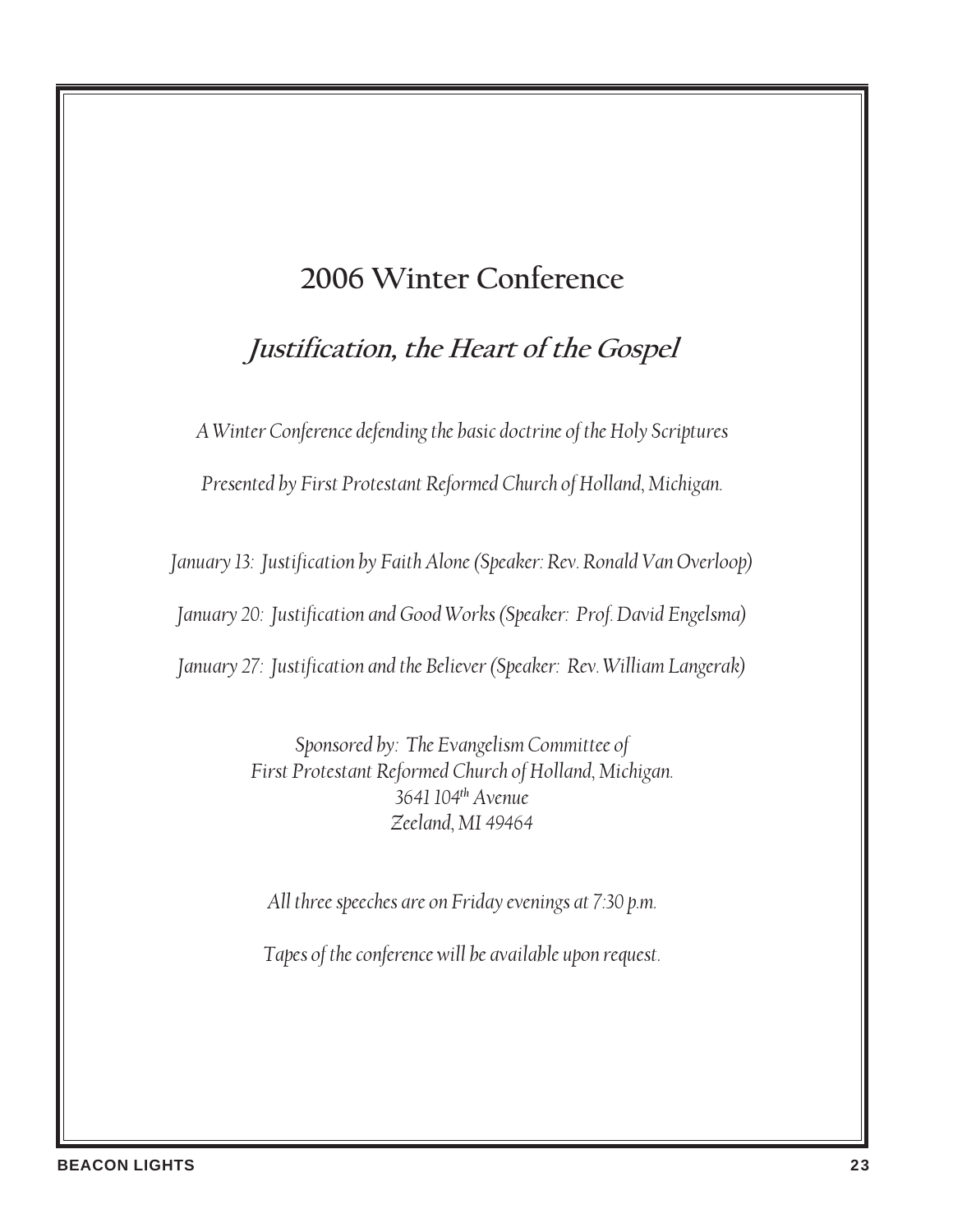# The Church of Wolphaartsdijk

by J. P. deKlerk



This State Reformed Church in the former islandtown of Wolphaartsdijk (part of the Dutch province of Zeeland) is different from all the others. It has become a special attraction for the many tourists that come here for sailing or fishing. Thanks to a big enclosing dam, there is now a great lake close by.

There had been a church once on this spot (1350 A.D.) but that had to be broken down in 1805 because it was in such a deplorable state. The Session decided to offer a prize of 250 Guilders for the best drawing for a

## The Organ of the State Reformed Church in Bierum by J. P. deKlerk

This gift of the lords of the "Luingaborg" (castle) is still in all its glory, more than two centu-ries old.

Since 1605 there have been quite a few ministers of the church, and amongst them names also known in the USA: in 1700 Ludolfus Huizinga, in 1718 Gerhardus Kleijn, in 1811 G. van den Broek, 1859 R. Pabus Cleveringa.

On the wall this poem (translated): *The lamb, slaughtered for us on earth, Is eternally worthy to receive: Wisdom, riches, honor, and power, And grateful hymns of praise.*

There has been an Abby of the Benedictines close by before the church was built. The word "Bierum" comes out of the old Celtic language; the part "um" means house or birthplace. Bishop Herbertus of Utrecht came from Bierum sometime in the Middle Ages. ❖

new, bigger church. A design of two architects from Amsterdam, Messrs. Hana and Smits, was chosen as the best plan. On May 13, 1862 the first stone was laid by a young boy, Egbert Petrus Lenshoek.

On Sunday September 21, 1862, the doors of the new white building in pure Byzantyne style were opened for the first service of the large congregation.

The church is now part of the Samen Op Weg union ("together on our way") of the State Reformed, Synodal Reformed and Lutheran churches in The Netherlands.

❖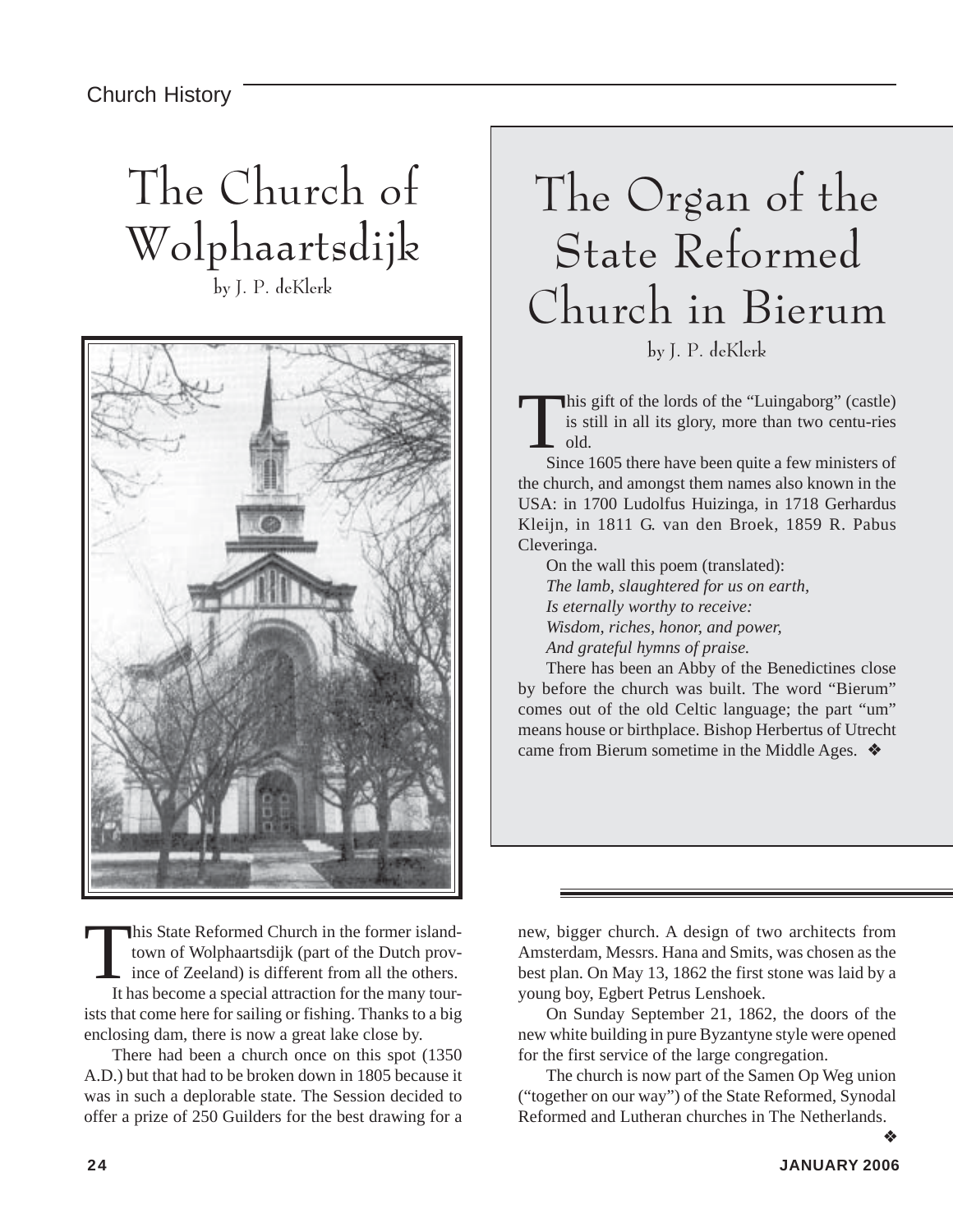

In the Dutch province of Zeeland the greatest num-<br>ber of churches has been built since 1100 A.D, first<br>of wood, but later replaced by buildings of hewn stone<br>or hard-baked bricks. The builders usually came from n the Dutch province of Zeeland the greatest number of churches has been built since 1100 A.D, first of wood, but later replaced by buildings of hewn stone Flanders, led by monks. After the Reformation the interior of all those churches were changed, so that the center of attention was no longer the beginning of the building, where the altar was, but to the middle where the pulpit came.

# The Church of Wilhelminadorp

by J. P. de Klerk



On the island of Zuid-Beveland, over eight centuries, land was reclaimed from the sea and numerous dikes were made. In the western part in 1809 a big new "polder" (from Wolphartsdijk till Kattendijke) was ready and at once a State Reformed church was built, which is shown in the picture. Is was made of small bricks with a wooden tower on top. ❖

*\_\_\_\_\_\_\_\_\_\_\_\_\_\_\_\_\_\_\_\_\_\_\_\_\_\_\_\_\_\_\_\_\_\_\_\_\_\_\_\_\_\_\_\_\_\_\_\_\_\_\_\_\_\_\_\_\_\_\_\_\_\_\_ J. P. de Klerk is an author and journalist from Ashhurst, New Zealand.*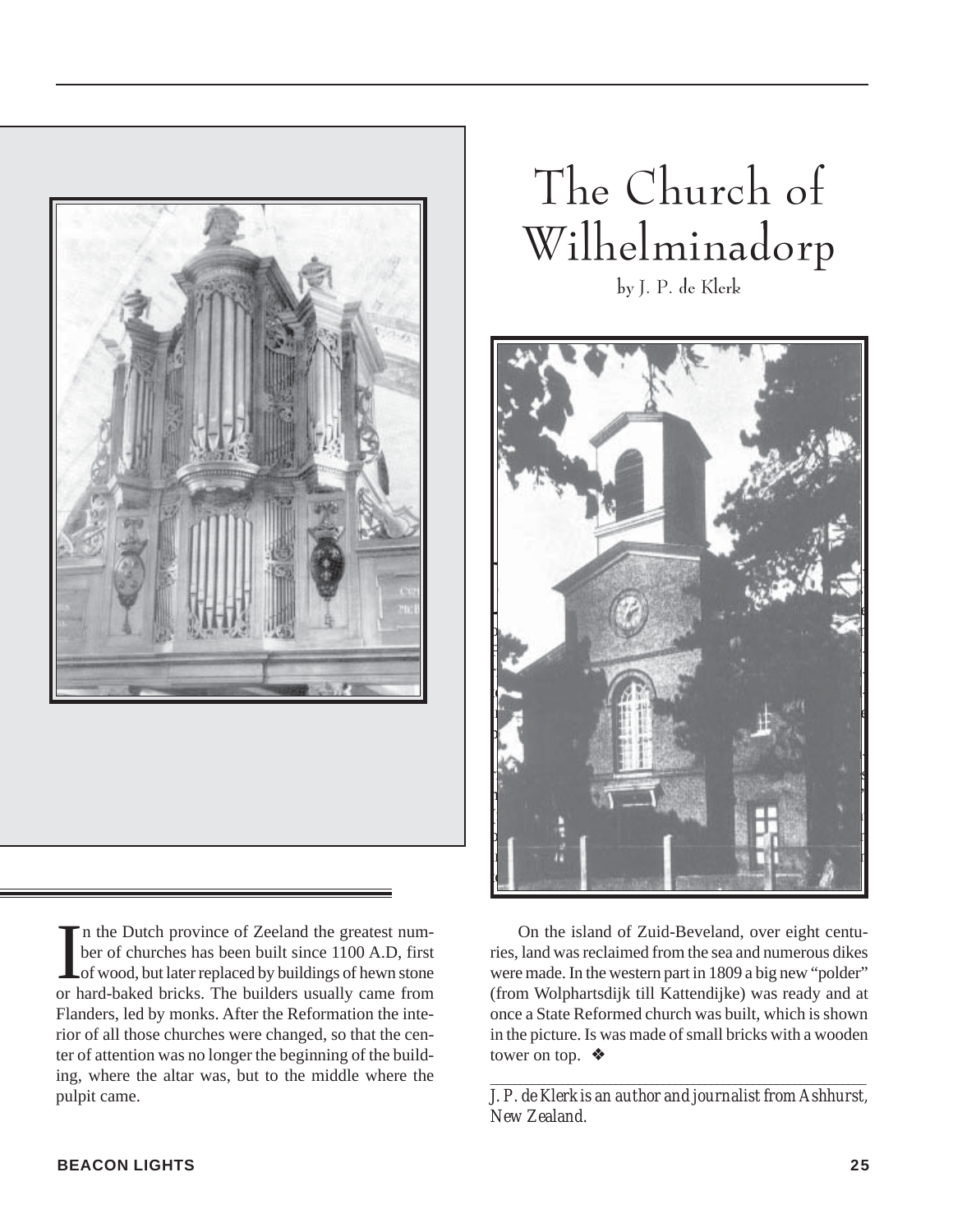## Church News

#### BAPTISMS

"For the promise is unto you and your children, and to all that are afar off, even as many as the Lord our God shall call." Acts 2:39 The sacrament of Holy Baptism was administered to: Kodie James, son of Mr. & Mrs. Brent Klamer—Byron Center, MI Artorius Eleazer, son of Mr. & Mrs. Randy Scott—Byron Center, MI Connor William, son of Mr. & Mrs. Jon Lubbers—Byron Center, MI Anna Renae, daughter of Mr. & Mrs. William Smit—

Faith, MI Danielle Joy and Carli Marie, twin daughters of Mr. &

Mrs. Dowie VanderSchaaf—Faith, MI

Rylee James, son of Mr. & Mrs. Scott Moelker—Grace, MI

Annica Dale, daughter of Mr. & Mrs. Jason Engelsma— Grandville, MI

Brendan Jeremiah, son of Mr. & Mrs. Jeremy Venlet— Hudsonville, MI

James Thomas, son of Mr. & Mrs. Jeff Andringa—Hull, IA

Maesa Elaine, daughter of Mr. & Mrs. Chris Cleveringa—Hull, IA

Kyle Jordan, son of Mr. & Mrs. Herman Boonstra—Hull, IA

Leanne Michelle, daughter of Mr. & Mrs. Ross Wassink—Holland, MI

Elaine Dawn, daughter of Mr. & Mrs. Chuck Doezema— Holland, MI

Samuel Douglas, son of Mr. & Mrs. Paul Linker— Immanuel, Lacombe Alberta, Canada

Allison Lyn, daughter of Mr. & Mrs. Jonathan Mooy— Loveland, CO

Paityn Mae, daughter of Mr. & Mrs. Michael Poortinga— Peace, IL

Kelsey LeAnn, daughter of Mr. & Mrs. Brian TenBrock— Southwest, MI

Claire Elise, daughter of Mr. & Mrs. Ryan Lathrop— Spokane WA/Loveland, CO

Michael John, son of Mr. & Mrs. Jeff DeVries—Trinity, MI

Emily Christina, daughter of Mr. & Mrs. David Guichelaar—Wingham, Ontario, Canada

#### CONFESSIONS OF FAITH

"Train up a child in the way he should go: and when he is old, he will not depart from it." Proverbs 22:6 Public confession of faith in our Lord Jesus Christ was made by: Alison Baan—Balleymena, N Ireland/Hudsonville, MI Melanie Haak—Georgetown, MI Joel Bodbyl—Grandville, MI Derek Kuiper—Grandville, MI Jordan Dykstra—Hope, MI Stephanie VanUffelen—Loveland, CO Joseph Dykshorn—Peace, IL Joe Petron—Pittsburgh/Southwest, MI Katie VanderVeen—Southwest, MI

#### MARRIAGES

"For this God is our God for ever and ever: he will be our guide even unto death." Psalm 48:14 United in the bond of Holy Matrimony were: Mr. Steve Faber and Miss Brenda Bekkering— Georgetown, MI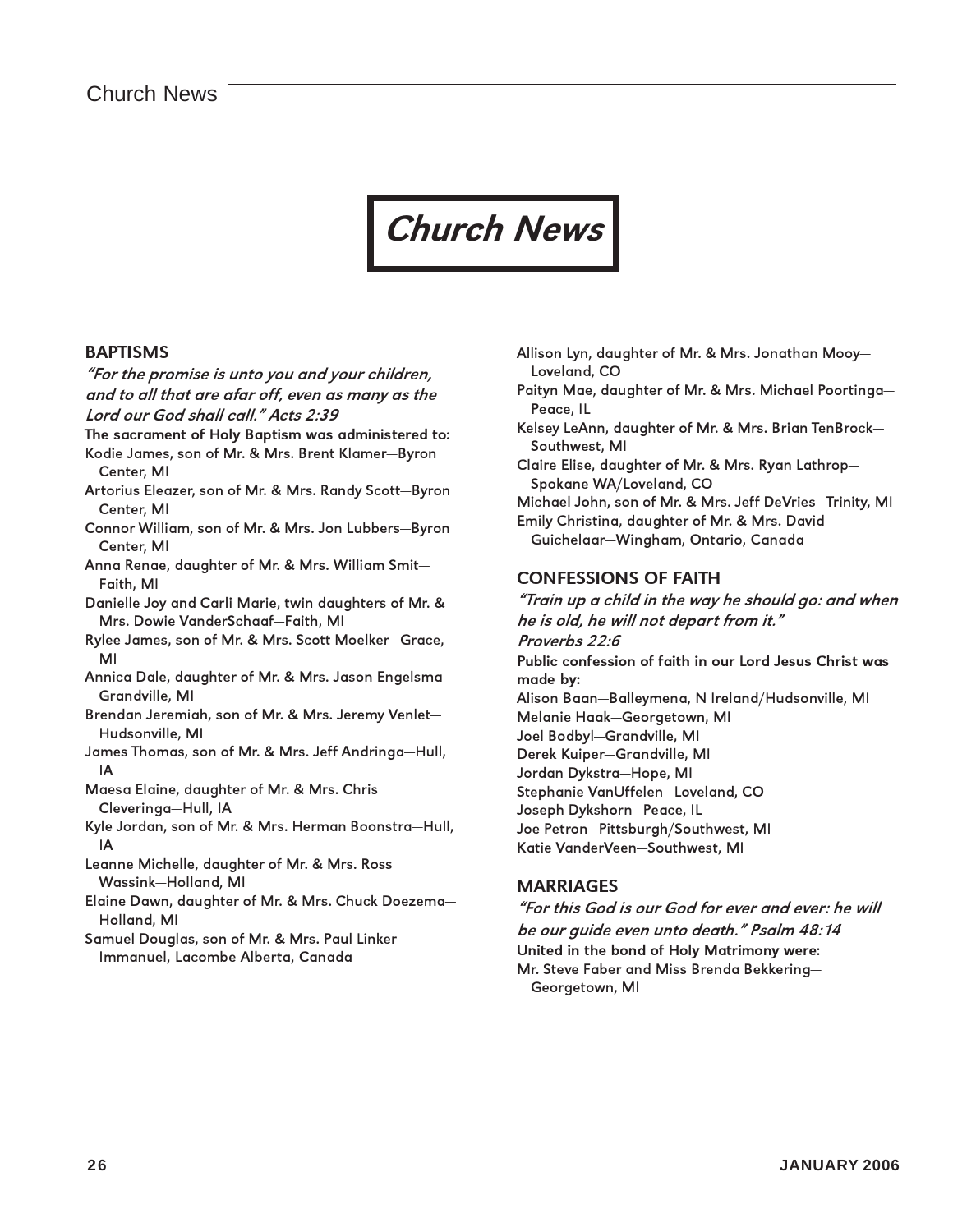Kids' Page

# "LITTLE LIGHTS"







by Connie Meyer



## Proverbs 3:1-6

My son, forget not my law; but let thine heart keep my commandments;

For length of days, and long life, and peace, shall they add to thee.

Let not mercy and truth forsake thee: bind them about thy neck; write them upon the table of thine heart:

So shalt thou find favour and good understanding in the sight of God and man.

Trust in the Lord with all thine heart; and lean not unto thine own understanding.

In all thy ways acknowledge him, and he shall direct thy paths.

**Find all of the above underlined words in the puzzle on the right, and circle them. After all of the words have been found, take the letters that are left uncircled in the puzzle and arrange them to discover another word:**

UP ONTEGROF NOS L N O T H I N E C K MO T AHDHHI I YS I GHT WT C E R I D C T L I S A RUAERNNRNNEYC I RLBOS AEEDDAK T T O T L E T MMB WD N E R N R H E S A D I N WO LUGUEERHNNEHW F ORS AKELADF TL O V Y T R E D L ML I G E R A L E T E N A MS L N D WF I N D P U G O O D E G OS HTAP EACEDLE

*\_\_\_\_\_\_\_\_\_\_\_\_\_\_\_\_\_\_\_\_\_\_\_\_\_\_\_\_\_\_\_\_\_\_\_\_\_\_\_\_\_\_\_\_\_\_\_\_ Connie is the mother of 5 children and a member of Hope Protestant Reformed Church in Grand Rapids, Michigan.*



(Hint: This word can be found in Proverbs 2:6.)  $\triangleleft$ 

\_\_\_\_ \_\_\_ \_\_\_ \_\_\_ \_\_\_ \_\_\_ \_\_\_